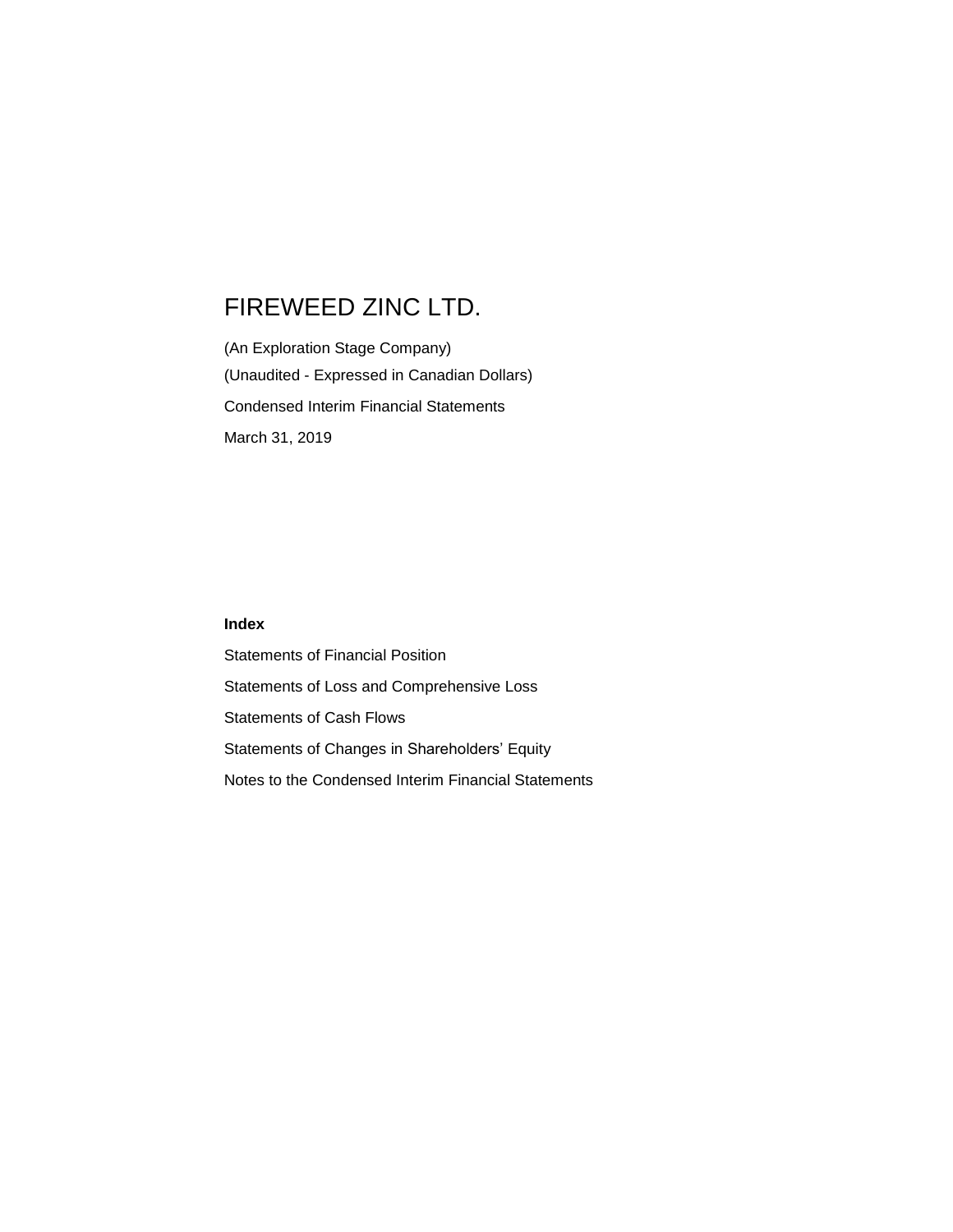# **Notice of non-review of condensed interim financial statements**

In accordance with National Instrument 51-102 *Continuous Disclosure Obligations* of the Canadian Securities Administrators, notice is given that the attached condensed interim financial statements for the three-month period ended March 31, 2019 have not been reviewed by the Company's auditors.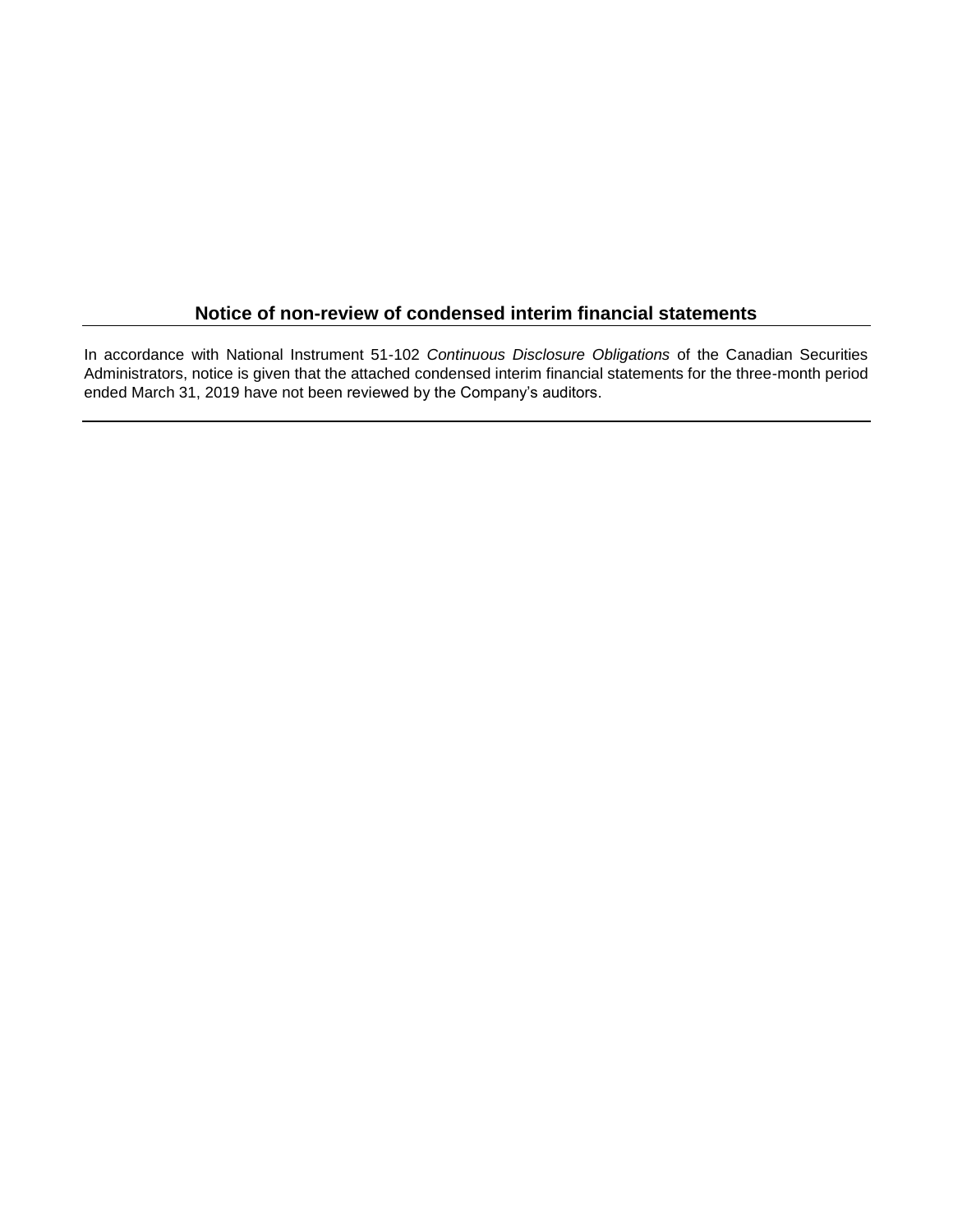Statements of Financial Position

(Unaudited - Expressed in Canadian Dollars)

|                                                                                                      |      | March 31,              | December 31,     |
|------------------------------------------------------------------------------------------------------|------|------------------------|------------------|
|                                                                                                      | Note | 2019                   | 2018             |
| <b>Assets</b>                                                                                        |      |                        |                  |
| Current assets:                                                                                      |      |                        |                  |
| Cash                                                                                                 |      | \$<br>5,603,113        | \$<br>1,575,784  |
| Receivables                                                                                          |      | 38,223                 | 50,254           |
| Prepaid expenses                                                                                     |      | 200,441                | 161,631          |
|                                                                                                      |      | $\overline{5,841,777}$ | 1,787,669        |
| Equipment                                                                                            | 5    | 26,430                 | 27,893           |
| <b>Reclamation bond</b>                                                                              |      | 39,596                 | 39,596           |
| Exploration and evaluation assets                                                                    | 4    | 20,088,266             | 19,663,555       |
|                                                                                                      |      | \$<br>25,996,069       | \$<br>21,518,713 |
| <b>Liabilities and Shareholders' Equity</b>                                                          |      |                        |                  |
| <b>Current liabilities:</b>                                                                          |      |                        |                  |
| Accounts payable and accrued liabilities                                                             | 7,11 | \$<br>352,258          | \$<br>327,380    |
|                                                                                                      |      | 352,258                | 327,380          |
| Deferred tax liability                                                                               |      | 528,259                | 455,000          |
| Flow-through premium liability                                                                       | 8    | 548,347                |                  |
| Rehabilitation provisions                                                                            |      | 256,433                | 256,433          |
|                                                                                                      |      | 1,685,297              | 1,038,813        |
| Shareholders' equity:                                                                                |      |                        |                  |
| Capital stock                                                                                        | 10   | 26,422,836             | 22,242,738       |
| Options reserve                                                                                      | 10   | 1,284,181              | 1,152,711        |
| Warrants reserve                                                                                     | 10   | 232,664                | 222,832          |
| <b>Deficit</b>                                                                                       |      | (3,628,909)            | (3, 138, 381)    |
|                                                                                                      |      | 24,310,772             | 20,479,900       |
|                                                                                                      |      | \$<br>25,996,069       | \$<br>21,518,713 |
| Nature and continuance of operations (Note 1)<br>Commitment (Note 15)<br>Subsequent events (Note 16) |      |                        |                  |
| On behalf of the Board:                                                                              |      |                        |                  |
| "Brandon Macdonald"<br>Director                                                                      |      | "George Gorzynski"     | Director         |

The accompanying notes are an integral part of these interim financial statements.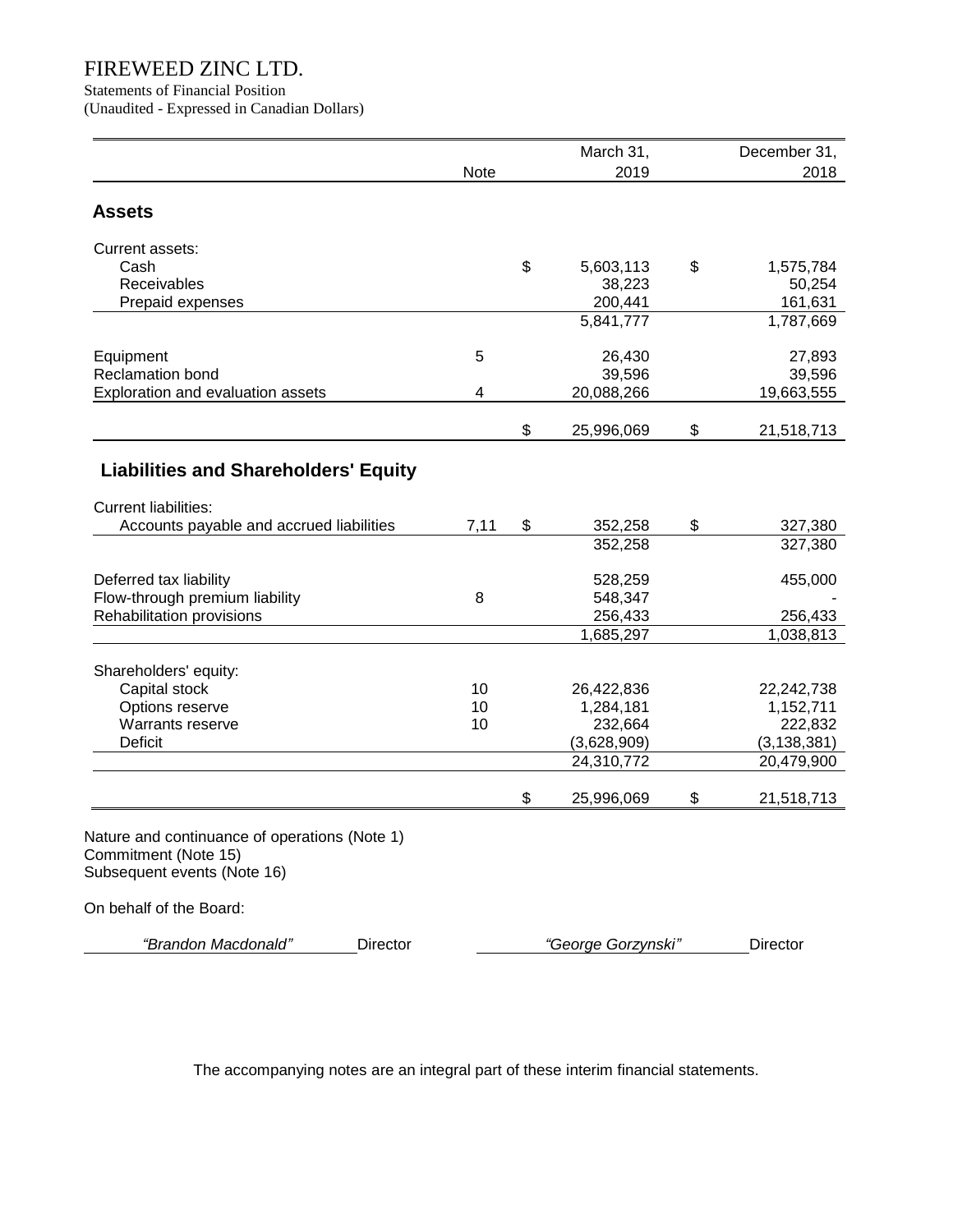Statements of Loss and Comprehensive Loss (Unaudited - Expressed in Canadian Dollars)

|                                                                             | <b>Three months ended</b> |    |                |    |                |  |  |
|-----------------------------------------------------------------------------|---------------------------|----|----------------|----|----------------|--|--|
|                                                                             | <b>Note</b>               |    | March 31, 2019 |    | March 31, 2018 |  |  |
| <b>Expenses</b>                                                             |                           |    |                |    |                |  |  |
| Consulting and management fees                                              | 11                        | \$ | 172,291        | \$ | 36,506         |  |  |
| Depreciation                                                                | 5                         |    | 1,463          |    | 1,898          |  |  |
| Director and committee fees                                                 | 11                        |    | 36,750         |    | 54,000         |  |  |
| Finance expense                                                             | 6                         |    |                |    | 636            |  |  |
| Investor relations and corporate development                                |                           |    | 76,783         |    | 229,430        |  |  |
| Insurance expense                                                           |                           |    | 3,413          |    | 3,872          |  |  |
| Office expenses                                                             |                           |    | 2,015          |    | 10,881         |  |  |
| Payroll expense                                                             |                           |    | 9,040          |    | 4,826          |  |  |
| Professional fees                                                           |                           |    | 18,487         |    | 16,105         |  |  |
| Rent                                                                        |                           |    | 15,555         |    | 5,850          |  |  |
| Share-based compensation                                                    | 10                        |    | 131,470        |    | 164,687        |  |  |
| Transfer agent & filing fees                                                |                           |    | 10,976         |    | 9,645          |  |  |
| Travel                                                                      |                           |    | 11,119         |    | 9,902          |  |  |
|                                                                             |                           |    | (489, 362)     |    | (548, 238)     |  |  |
| Amortization of flow-through liability                                      | 8                         |    | 52,409         |    | 34,623         |  |  |
| Foreign exchange                                                            |                           |    | 240            |    |                |  |  |
| Interest income                                                             |                           |    | 19,444         |    | 20,765         |  |  |
| Loss before income taxes                                                    |                           | \$ | (417, 269)     | \$ | (492, 850)     |  |  |
| Deferred income tax                                                         |                           |    | (73, 259)      |    |                |  |  |
| <b>Comprehensive loss for the period</b>                                    |                           | \$ | (490, 528)     | \$ | (492, 850)     |  |  |
|                                                                             |                           |    |                |    |                |  |  |
| Loss per share - basic and diluted                                          |                           | \$ | (0.01)         | \$ | (0.02)         |  |  |
|                                                                             |                           |    |                |    |                |  |  |
| Weighted average number of common shares outstanding -<br>basic and diluted |                           |    | 33,418,436     |    | 23,222,793     |  |  |

The accompanying notes are an integral part of these interim financial statements.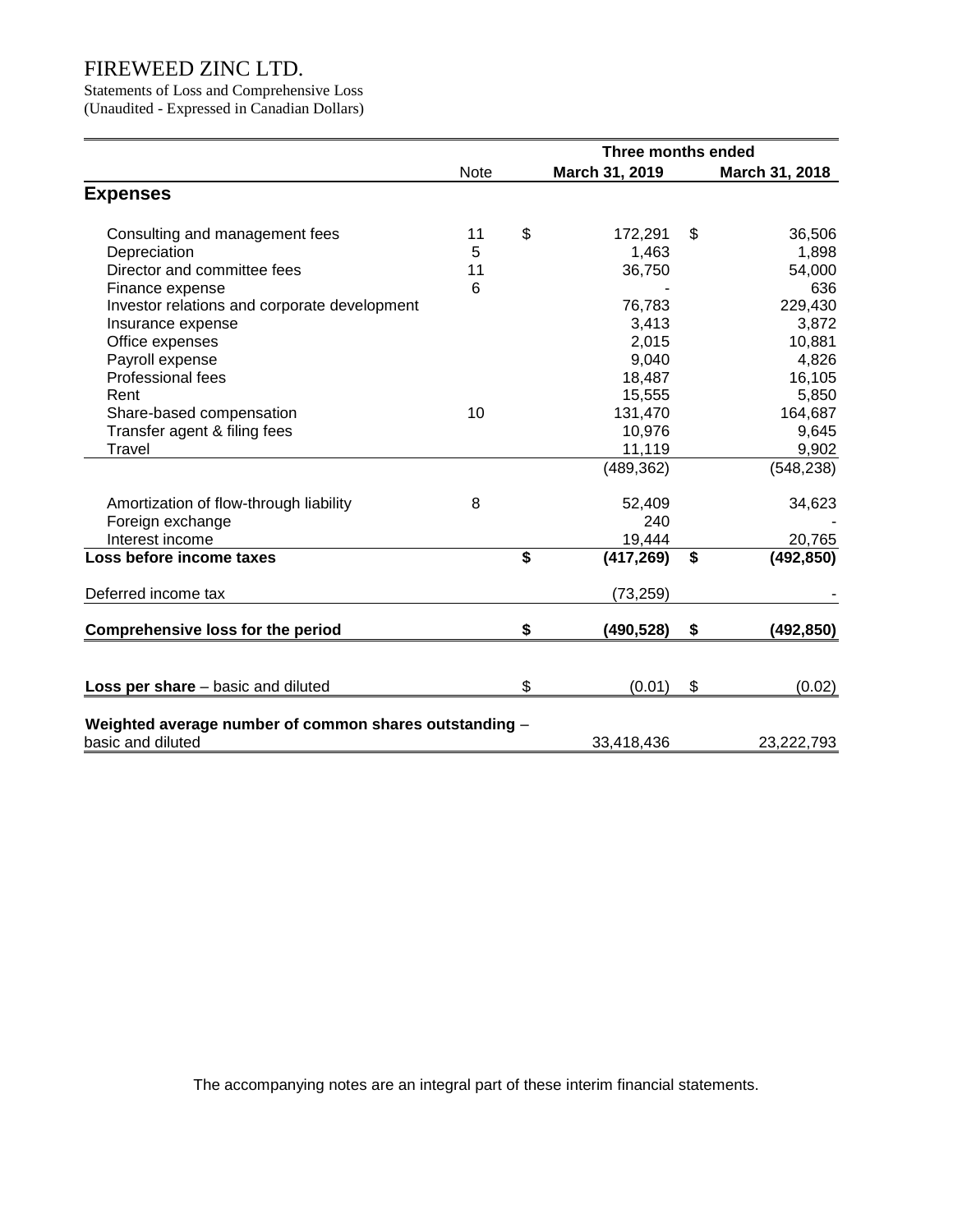Statements of Cash Flows

(Unaudited - Expressed in Canadian Dollars)

|                                                      | <b>Three Months Ended</b> |                |    |                |  |  |  |
|------------------------------------------------------|---------------------------|----------------|----|----------------|--|--|--|
|                                                      | <b>Note</b>               | March 31, 2019 |    | March 31, 2018 |  |  |  |
| <b>OPERATING ACTIVITIES</b>                          |                           |                |    |                |  |  |  |
| Loss for the period                                  | \$                        | (490, 528)     | \$ | (492, 850)     |  |  |  |
|                                                      |                           |                |    |                |  |  |  |
| Adjustment for items not affecting cash:             |                           |                |    |                |  |  |  |
| Amortization of flow-through liability               | 8                         | (52, 409)      |    | (34, 623)      |  |  |  |
| Deferred income tax                                  | 8                         | 73,259         |    |                |  |  |  |
| Depreciation                                         | 5                         | 1,463          |    | 1,898          |  |  |  |
| Finance expense                                      | 6                         |                |    | 636            |  |  |  |
| Share-based compensation                             | 10                        | 131,470        |    | 164,687        |  |  |  |
| Change in non-cash working capital items:            |                           |                |    |                |  |  |  |
| Receivables                                          |                           | 12,031         |    | (11, 197)      |  |  |  |
| Prepaid expenses                                     |                           | (38, 810)      |    | (126, 767)     |  |  |  |
| Accounts payable and accrued liabilities             | $\overline{7}$            | 22,896         |    | 43,443         |  |  |  |
|                                                      |                           | (340, 628)     |    | (454, 773)     |  |  |  |
| <b>INVESTING ACTIVITIES</b>                          |                           |                |    |                |  |  |  |
| Exploration and evaluation assets                    | 4                         | (422, 729)     |    | (1,301,319)    |  |  |  |
|                                                      |                           | (422, 729)     |    | (1, 301, 319)  |  |  |  |
| <b>FINANCING ACTIVITIES</b>                          |                           |                |    |                |  |  |  |
| Capital stock                                        | 10                        | 5,013,992      |    | 12,516,500     |  |  |  |
| Share issue costs                                    | 10                        | (223, 806)     |    | (861, 636)     |  |  |  |
| Lease liability                                      | 6                         |                |    | (27, 396)      |  |  |  |
| Proceeds from warrants exercised                     | 10                        | 500            |    |                |  |  |  |
|                                                      |                           | 4,790,686      |    | 11,627,468     |  |  |  |
| Increase in cash                                     |                           | 4,027,329      |    | 9,871,376      |  |  |  |
|                                                      |                           |                |    |                |  |  |  |
| Cash, beginning of the year                          |                           | 1,575,784      |    | 1,179,634      |  |  |  |
| Cash, end of the year                                | \$                        | 5,603,113      | \$ | 11,051,010     |  |  |  |
| Supplemental disclosures with respect to cash flows: |                           |                |    |                |  |  |  |
| Non-Cash Activities:                                 | Note                      |                |    |                |  |  |  |
| Exploration and evaluation expenditures              |                           |                |    |                |  |  |  |
| included in accounts payable                         | \$                        | 140,169        | \$ | 210,372        |  |  |  |
| Fair value of finders' warrants                      | 10                        | 10,094         |    | 174.625        |  |  |  |

The accompanying notes are an integral part of these interim financial statements.

Fair value of shares issued for property<br>
Fair value of exercised finders' warrants<br>
Fair value of exercised finders' warrants<br>
5,549 Fair value of exercised finders' warrants  $\begin{array}{ccc} 10 & \text{ } \text{ } \text{ } & 10 & \text{ } & 262 & \text{ } & 6,549 \end{array}$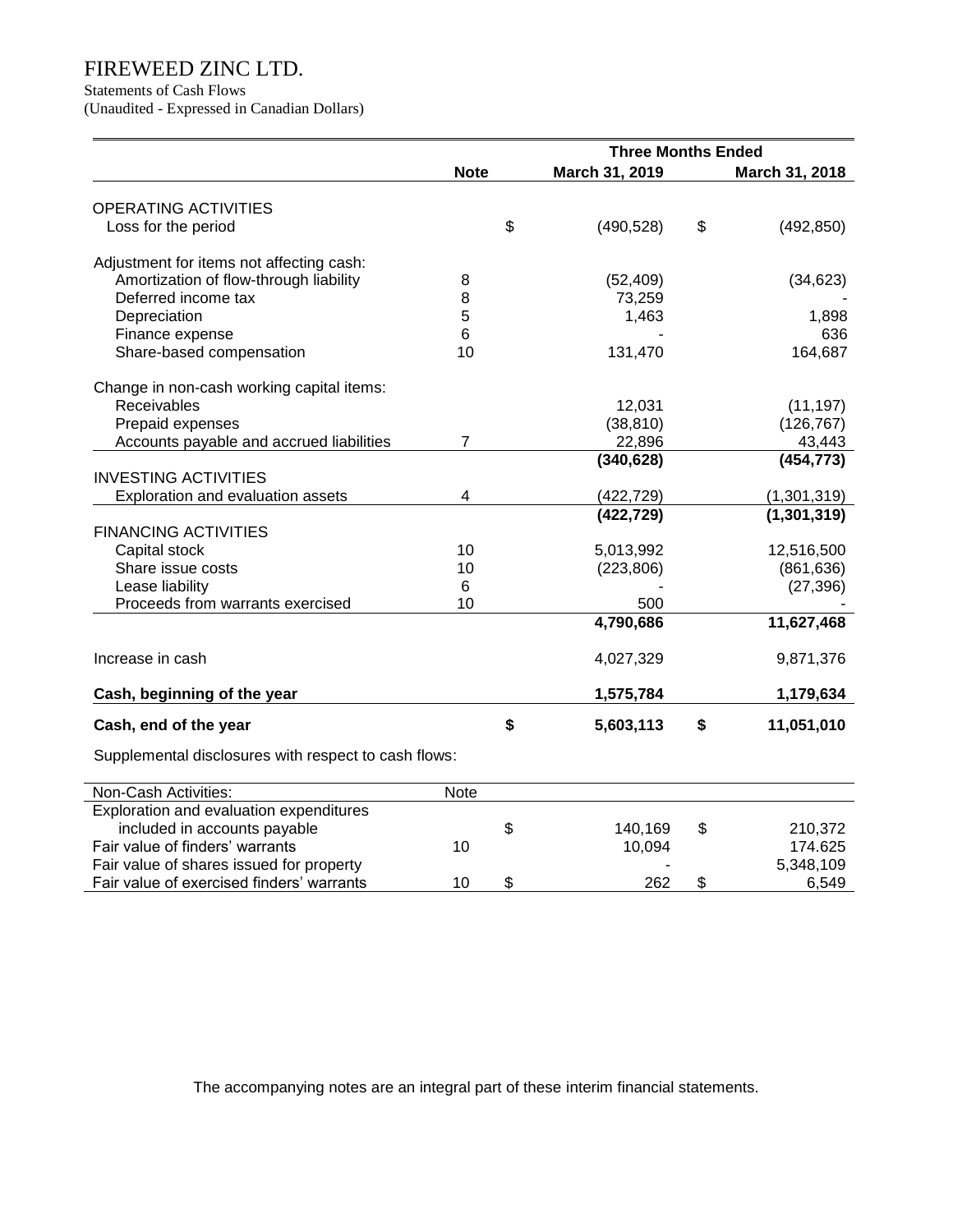# Statements of Changes in Shareholders' Equity

(Unaudited - Expressed in Canadian Dollars)

|                                                                     |      |               | <b>Capital Stock</b> |            |    |                     |    |                    |   |               |    |            |
|---------------------------------------------------------------------|------|---------------|----------------------|------------|----|---------------------|----|--------------------|---|---------------|----|------------|
|                                                                     | Note | <b>Shares</b> |                      | Amount     |    | Warrants<br>reserve |    | Options<br>reserve |   | Deficit       |    | Total      |
| Balance at December 31, 2017                                        |      | 17,756,370    | - \$                 | 4,592,913  | S. | 105,565             | 5. | 292,994            | S | (1, 161, 647) | S. | 3,829,825  |
| Shares issued for resource property                                 | 4    | 3,565,406     |                      | 5,348,109  |    |                     |    |                    |   |               |    | 5,348,109  |
| Shares issued in private placement                                  | 10   | 5,700,000     |                      | 7,524,000  |    |                     |    |                    |   |               |    | 7,524,000  |
| Flow-through shares issued in                                       |      |               |                      |            |    |                     |    |                    |   |               |    |            |
| private placement                                                   | 8,10 | 3,000,000     |                      | 3,960,000  |    |                     |    |                    |   |               |    | 3,960,000  |
| Share issue costs                                                   | 10   |               |                      | (828, 493) |    | 174,625             |    |                    |   |               |    | (653, 868) |
| Share-based compensation                                            | 10   |               |                      |            |    |                     |    | 164,687            |   |               |    | 164,687    |
| Warrants exercised                                                  | 10   | 25,000        |                      | 19,049     |    | (6, 549)            |    |                    |   |               |    | 12,500     |
| Loss for the period                                                 |      |               |                      |            |    |                     |    |                    |   | (492,850)     |    | (492, 850) |
| Balance at March 31, 2018                                           |      | 30,046,776    | \$                   | 20,615,578 | \$ | 273,641             | \$ | 457,681            | S | (1,654,497)   | \$ | 19,692,403 |
|                                                                     |      |               |                      |            |    |                     |    |                    |   |               |    |            |
| Balance at December 31, 2018                                        |      | 31,696,776    | - \$                 | 22,242,738 | \$ | 222,832             | \$ | 1,152,711          | S | (3, 138, 381) | S. | 20,479,900 |
| Shares issued in private placement<br>Flow-through shares issued in | 10   | 2,379,750     |                      | 1,903,800  |    |                     |    |                    |   |               |    | 1,903,800  |
| private placement                                                   | 8,10 | 3,075,728     |                      | 2,509,436  |    |                     |    |                    |   |               |    | 2,509,436  |
| Share issue costs                                                   | 10   |               |                      | (233,900)  |    | 10,094              |    |                    |   |               |    | (223, 806) |
| Share-based compensation                                            | 10   |               |                      |            |    |                     |    | 131,470            |   |               |    | 131,470    |
| Warrants exercised                                                  | 10   | 1,000         |                      | 762        |    | (262)               |    |                    |   |               |    | 500        |
| Loss for the period                                                 |      |               |                      |            |    |                     |    |                    |   | (490, 528)    |    | (490, 528) |
| Balance at March 31, 2019                                           |      | 37, 153, 254  | \$                   | 26,422,836 | \$ | 232,664             | \$ | 1,284,181          | S | (3,628,909)   | \$ | 24,310,772 |

The accompanying notes are an integral part of these interim financial statements.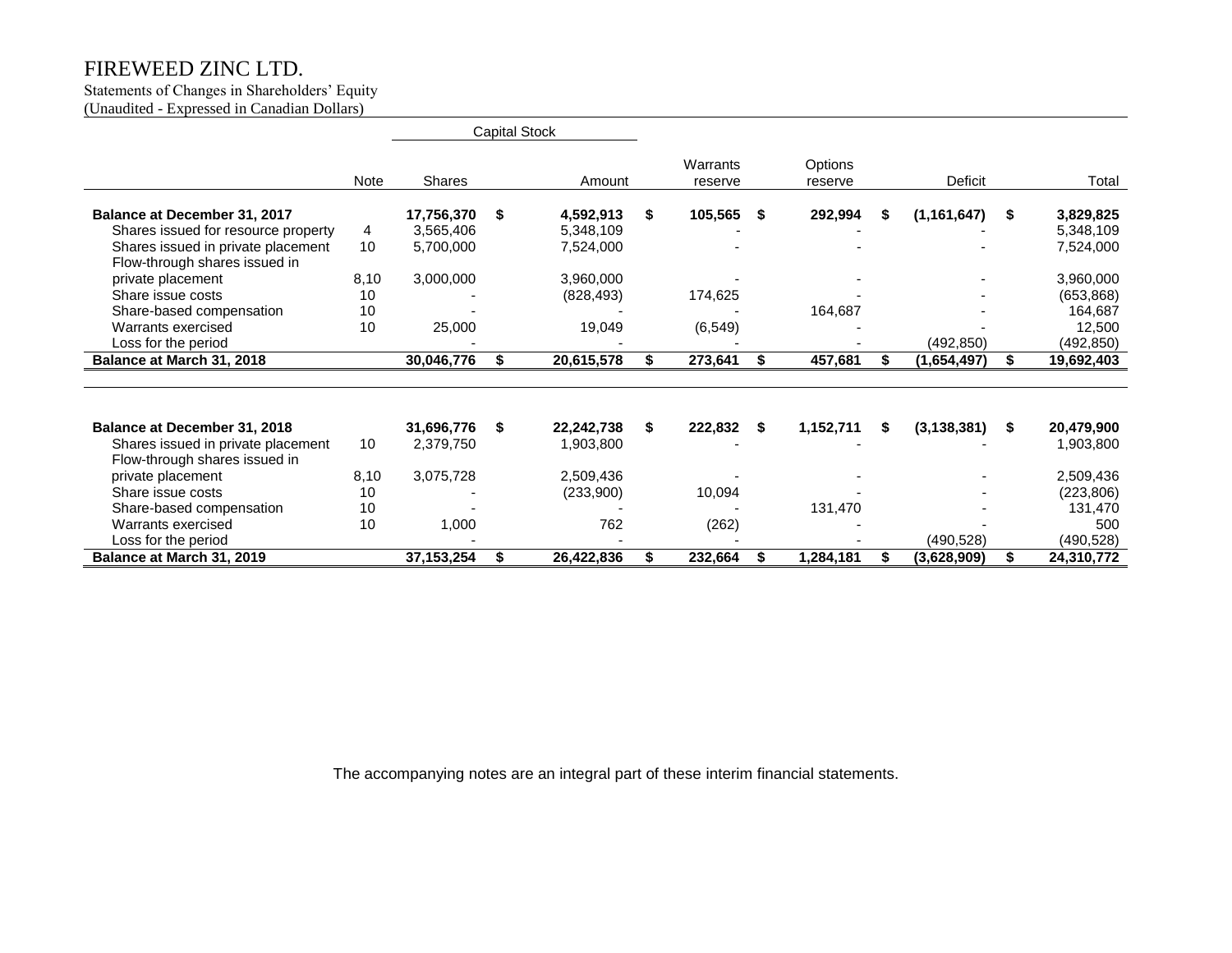## **1. Nature and Continuance of Operations**

Fireweed Zinc Ltd. (the "Company") was incorporated under the Business Corporations Act of the Yukon in Canada on October 20, 2015. The Company is a mineral exploration and development company and is engaged in the acquisition, exploration and development of mineral assets. Currently the Company has one project, the Macmillan Pass Project, which includes the Tom and Jason claims and zinc-lead-silver deposits, the Nidd claims and optioned large blocks of adjacent claims (MC, MP, Jerry, BR and NS, MAC) in Yukon, Canada (collectively, the "Project"). The Company is listed on the TSX Venture Exchange and trades under the symbol FWZ.

The Company's head office and principal address is Suite 1020 – 800 West Pender Street, Vancouver, British Columbia, Canada V6C 2V6. The registered and records office is 3081 3rd Avenue, Whitehorse, Yukon, Canada Y1A 4Z7.

The Company's ability to continue operations is not assured and is dependent upon the ability of the Company to obtain necessary financing to meet its liabilities and commitments as they become due and the ability to generate future profitable production or operations or obtain sufficient proceeds from the disposition thereof. The outcome of these matters cannot be predicted at this time. The interim financial statements do not include adjustments to amounts and classifications of assets and liabilities that might be necessary should the Company be unable to continue operations. As at March 31, 2019, management estimates that the Company has sufficient working capital to maintain its operations and activities for the next fiscal year.

The financial statements for the three months ended March 31, 2019 have been prepared by management, reviewed by the Audit Committee and authorized for issue by the Board of Directors on May 29, 2019.

# **2. Basis of Presentation and Statement of Compliance.**

These interim financial statements have been prepared in accordance with International Financial Reporting Standards ("IFRS") as issued by the International Accounting Standards Board ("IASB") for interim information, specifically International Accounting Standards ("IAS") 34 - Interim Financial Reporting. In addition, these interim financial statements have been prepared using interpretations issued by the International Financial Reporting Interpretation Committee ("IFRIC") in effect at March 31, 2019 and the same accounting policies and methods of their application as the most recent annual financial statements of the Company, except the newly adopted standards and interpretations described below (Note 3). These interim financial statements do not include all disclosures normally provided in the annual financial statements and should be read in conjunction with the Company's audited financial statements for the year ended December 31, 2018. In management's opinion, all adjustments necessary for fair presentation have been included in these condensed interim financial statements. Interim results are not necessarily indicative of the results expected for the year ending December 31, 2019.

The financial statements have been prepared on a historical cost basis, except for financial instruments classified as fair value through profit and loss, which are stated at their fair value. All dollar amounts presented are in Canadian dollars unless otherwise specified. In addition, the financial statements have been prepared using the accrual basis of accounting, except for cash flow information.

### **3. Significant Accounting Policies**

### **Critical accounting judgments, estimates and assumptions**

The preparation of these financial statements requires management to make certain estimates, judgments and assumptions that affect the reported amounts of assets and liabilities at the date of the financial statements and reported amount of expenses during the reporting period. Actual outcomes could differ from these estimates. These financial statements include estimates that, by their nature, are uncertain. The impacts of such estimates are pervasive throughout the financial statements and may require accounting adjustments based on future occurrences. Revisions to accounting estimates are recognized in the period in which the estimate is revised and future periods if the revision affects both current and future periods.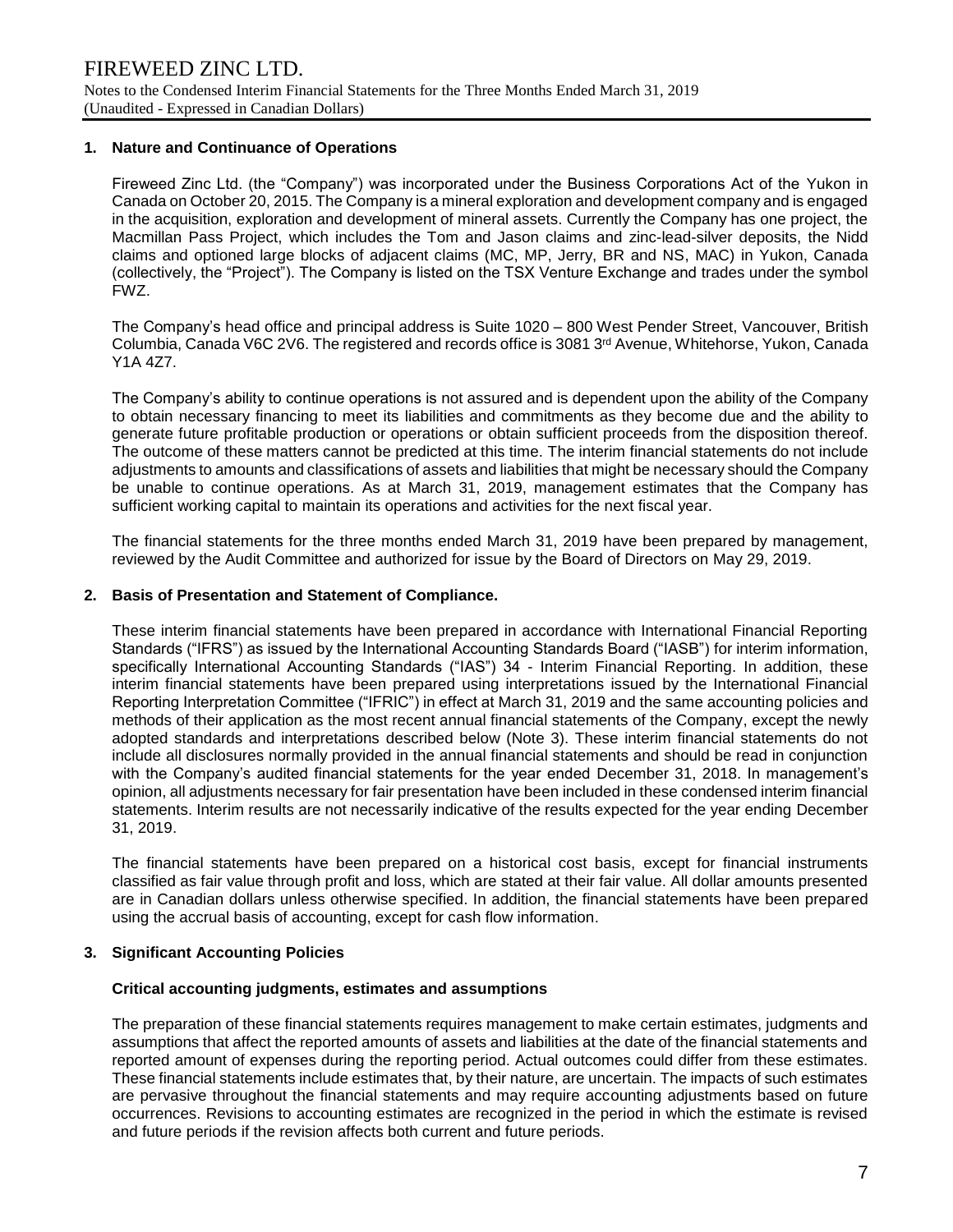# **3. Significant Accounting Policies (cont'd…)**

### **Critical accounting judgments, estimates and assumptions (cont'd…)**

These estimates are based on historical experience, current and future economic conditions and other factors, including expectations of future events that are believed to be reasonable under the circumstances.

Information about significant areas of estimation uncertainty in applying accounting policies that have the most significant effect on the amounts recognized in the financial statements are noted below with further details of the assumptions contained in the relevant note.

### *Critical accounting judgment*

The preparation of these financial statements requires management to make judgments regarding the going concern of the Company as discussed in Note 1.

### *Key sources of estimation uncertainty*

#### Exploration and evaluation assets

Exploration and evaluation costs are initially capitalized as intangible exploration assets with the intent to establish commercially viable reserves. The Company is required to make estimates and judgments about the future events and circumstances regarding whether the carrying amount of intangible exploration assets exceeds its recoverable amount.

Recoverability is dependent on various factors, including the discovery of economically recoverable reserves, the ability of the Company to obtain the necessary financing to complete the development and upon future profitable production or proceeds from the disposition of the exploration and evaluation assets themselves. Additionally, there are numerous geological, economic, environmental and regulatory factors and uncertainties that could impact management's assessment as to the overall viability of its properties or the ability to generate future cash flows necessary to cover or exceed the carrying value of the Company's exploration and evaluation assets.

### Deferred tax assets and liabilities

The measurement of a deferred tax provision is subject to uncertainty associated with the timing of future events and changes in legislation, tax rates and interpretations by tax authorities. The estimation of taxes includes evaluating the recoverability of deferred tax assets based on an assessment of the Company's ability to utilize the underlying future tax deductions against future taxable income prior to expiry of those deductions. Management assesses whether it is probable that some or all of the deferred income tax assets will not be realized. The ultimate realization of deferred tax assets is dependent upon the generation of future taxable income, which in turn is dependent upon the successful discovery, extraction, development and commercialization of mineral reserves. To the extent that management's assessment of the Company's ability to utilize future tax deductions changes, the Company would be required to recognize more or fewer deferred tax assets, and future tax provisions or recoveries could be affected.

### Share-based compensation

Share-based compensation expense is measured by reference to the fair value of the stock options at the date at which they are granted. Estimating fair value for granted stock options requires determining the most appropriate valuation model which is dependent on the terms and conditions of the grant. This estimate also requires determining the most appropriate inputs to the valuation model including the expected life of the option, volatility, dividend yield, and rate of forfeitures and making assumptions about them. The value of the sharebased compensation expense for the period ended March 31, 2019 along with the assumptions and model used for estimating fair value for share-based compensation transactions are disclosed in Note 10.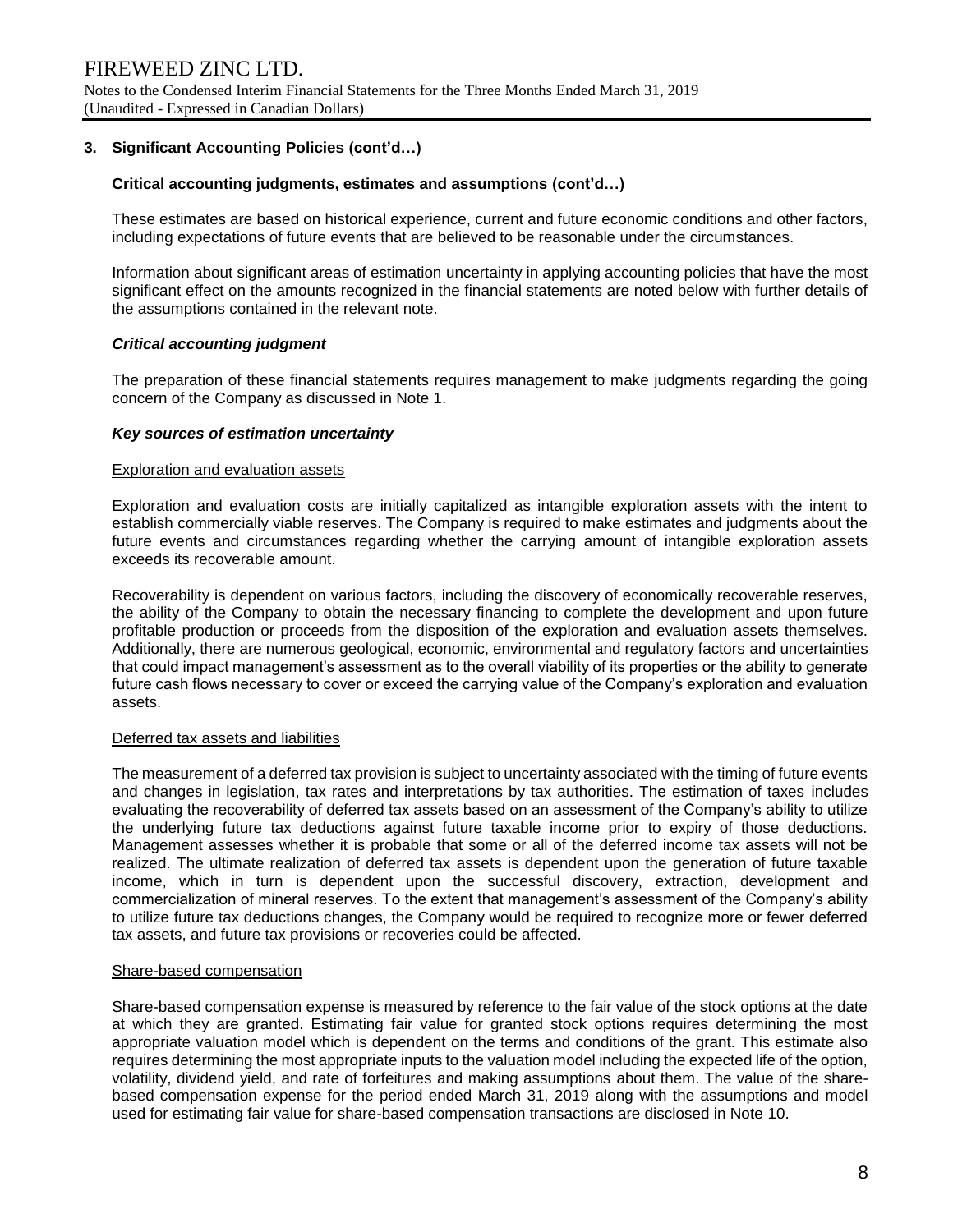# **3. Significant Accounting Policies (cont'd…)**

## **New and revised standards and interpretations**

The accounting policies in preparation of these condensed interim financial statements are consistent with those applied and disclosed in the Company's audited financial statements for the year ended December 31, 2018, except for the adoption, on January 1, 2019, of *IFRS 16, Leases* and *IFRIC 23, Uncertainty over Income Tax Treatments* which has an initial application as at this date.

The newly adopted IFRS 16, Leases standard establishes principles for recognition, measurement, presentation and disclosure of leases with an impact on lessee accounting, effective for annual periods beginning on or after January 1, 2019. The Company has assessed its office lease agreement and concluded that the agreement does not constitute the ability to direct the use (right to use) of the underlying office premises in the context of IFRS 16. As such, the adoption of the above standard has not had an impact on the results and financial position of the Company.

The newly adopted IFRIC 23, Uncertainty over Income Tax Treatments clarifies the accounting for uncertainties in income taxes. The interpretation provides guidance and clarifies the application of the recognition and measurement criteria in IAS 12 "Income Taxes" when there is uncertainty over income tax treatments. The adoption of IFRIC 23 has not had an impact on the financial statements of the Company.

| <b>Macmillan Pass Project</b>      |      | March 31,        | December 31,     |
|------------------------------------|------|------------------|------------------|
| (Yukon, Canada)                    | Note | 2019             | 2018             |
| Acquisition and maintenance costs: |      |                  |                  |
| Opening balance                    |      | \$<br>8,226,892  | \$<br>324,691    |
| Additions during the year:         |      |                  |                  |
| Cash payments                      |      | 33,472           | 1,015,342        |
| Shares issued                      | 10   |                  | 6,886,859        |
|                                    |      | 33,472           | 7,902,201        |
| <b>Total acquisition costs</b>     |      | 8,260,364        | 8,226,892        |
| <b>Exploration costs:</b>          |      |                  |                  |
| Opening balance                    |      | 11,436,663       | 2,469,981        |
| Additions during the year:         |      |                  |                  |
| Assaying                           |      | 83,552           | 267,295          |
| Camp and field                     |      | 29,109           | 2,078,520        |
| Drilling                           |      |                  | 2,152,799        |
| Engineering (Geophysics)           |      | 13,244           | 846,932          |
| <b>Geological Consulting</b>       | 11   | 206,396          | 2,568,240        |
| Legal Fees                         |      | 4,318            | 24,085           |
| Other                              |      | 3,618            | 51,141           |
| Permitting                         |      | 17,040           | 17,951           |
| Rehabilitation provisions          | 9    |                  | 256,433          |
| Reporting                          |      | 20,555           | 94,731           |
| Travel & Support                   |      | 13,407           | 608,555          |
|                                    |      | 391,239          | 8,966,682        |
| <b>Total exploration costs</b>     |      | 11,827,902       | 11,436,663       |
| <b>Ending balance</b>              |      | \$<br>20,088,266 | \$<br>19,663,555 |

### **4. Exploration and Evaluation Assets**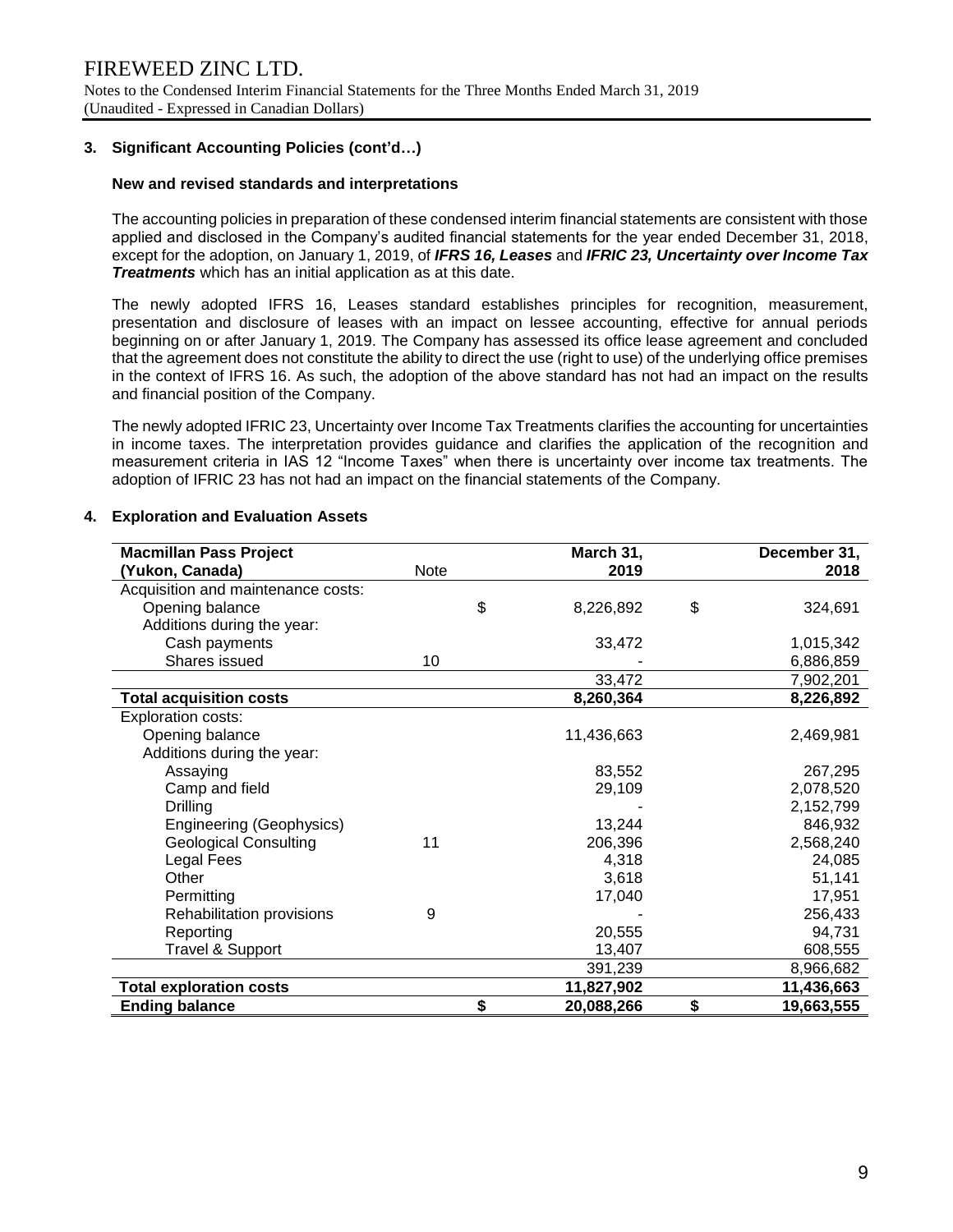# **4. Exploration and Evaluation Assets (cont'd…)**

# **Macmillan Pass Project, Yukon, Canada**

### *Option Agreement with Hudbay*

On December 14, 2016, the Company entered into a two-year option agreement with Hudbay Minerals Inc. ("Hudbay") whereby the Company could acquire a 100% interest in the Tom Jason zinc-lead-silver property.

During the year ended December 31, 2018, the Company incurred the required exploration expenditures of \$1,250,000 under the option agreement and, accordingly, exercised its option by paying a total of \$1,000,000 cash and issuing 3,565,406 shares to acquire a 100% interest in the Tom Jason property (Note 10).

Upon exercise of the option, the Company assumed a pre-existing 3% net smelter royalty ("NSR") on the Jason claims to third parties but has the right to purchase at any time - 1.5% of the NSR for \$1,250,000 and the remaining 1.5% NSR for \$4,000,000.

#### *Option Agreement with Newmont/Maverix*

On July 24, 2017, the Company entered into an option agreement with Newmont Canada Holdings, ULC ("Newmont"), whereby the Company can acquire a 100% interest in the MAC claims located on the northwest extension of the Company's Tom Jason claims by paying \$450,000 in staged cash payments over four years (see summary of payments in the schedule below), maintaining the MAC claims in good standing (minimum cost of \$82,000 per year), and granting Newmont a 0.25% NSR on base metals, 1% NSR, on silver and 3% NSR on gold. Newmont will also have an exclusive but limited 30 days right of first offer on any future proposed sale, transfer or disposition by the Company of its interest in the MAC claims. The MAC claims are considered part of the MacMillan Pass project cash generating unit. On June 29, 2018 Newmont sold the MAC claims option agreement to Maverix Metals Inc. ("Maverix") as part of a larger transaction and as such the new registered owner and optionor of the MAC claims is now Maverix.

| Due Date                              | Amount          |
|---------------------------------------|-----------------|
| July 24, 2017 (signing of the option) | \$50,000 (paid) |
| July 24, 2018 (first anniversary)     | \$80,000 (paid) |
| July 24, 2019 (second anniversary)    | \$95,000        |
| July 24, 2020 (third anniversary)     | \$110,000       |
| July 24, 2021 (fourth anniversary)    | \$115,000       |
| <b>TOTAL</b>                          | \$450,000       |

*Option Payment Summary to Newmont/Maverix:*

The Company may prepay any of the option payments and/or prepay the entire purchase price at any time.

### *Option Agreement with Constantine Metal Resources Ltd. and Carlin Gold Corporation*

In April 2018, the Company entered into a mineral property option agreement with Constantine Metal Resources Ltd. ("Constantine") and Carlin Gold Corporation ("Carlin") to purchase the MC, MP and Jerry Claims. The terms of the agreement whereby the Company will have the right to earn a 100% interest in the MC, MP, and Jerry claims (the "Constantine-Carlin claims") are summarized below

| Due Date                                                | Cash               | <b>Common shares</b> |
|---------------------------------------------------------|--------------------|----------------------|
| Exchange approval of the option agreement (May 9, 2018) | \$75,000 (paid)    | 50,000 (issued)      |
| On or before May 9, 2019                                | $$125,000$ (paid)* | 50,000 (issued)*     |
| On or before May 9, 2020                                | \$150,000          | 100,000              |
| On or before May 9, 2021                                | \$150,000          | 100,000              |
| <b>TOTAL</b>                                            | \$500,000          | 300,000              |

\*The cash payment of \$125,000 was made and 50,000 shares were issued by the Company on May 3, 2019 subsequent to the period ended March 31, 2019.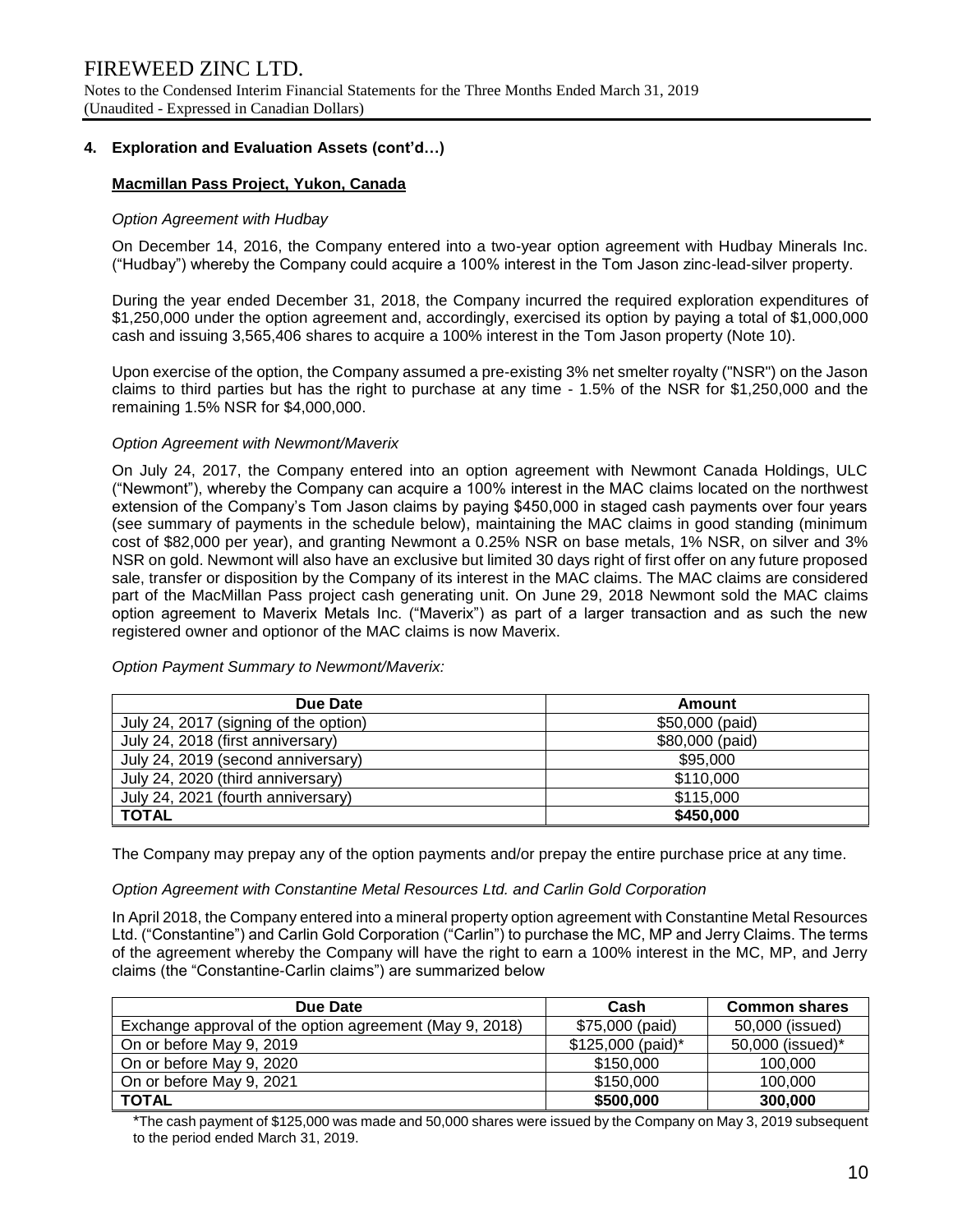# **4. Exploration and Evaluation Assets (cont'd…)**

# **Macmillan Pass Project, Yukon, Canada (cont'd…)**

The Company may prepay any of the option payments and/or prepay the entire purchase price at any time.

Although not part of the consideration payable to exercise the option, the Company will pay an additional \$750,000 in cash or equivalent in shares, upon receiving a resource calculation of at least 2.0 million tonnes of indicated (or better) resource on any part of the Constantine-Carlin claims. Constantine and Carlin will retain the right to receive a NSR on any future mine production from the Constantine-Carlin claims as follows: 0.5% NSR on base metals and silver and 2% NSR on all other metals including gold. The Company maintains a right of first refusal on the sale of any NSR royalty from these claims by Constantine and/or Carlin.

#### *Option Agreement with Golden Ridge Resources Ltd.*

In April 2018, the Company entered into a mineral property option agreement with Golden Ridge Resources Ltd. ("Golden Ridge") extending the Company's Macmillan Pass Project land position.

This option allows the Company to acquire a 100% interest in a number of quartz claim tenures from Golden Ridge ("BR and NS claims"). As per the initial agreement, the Company can exercise the option and acquire a 100% interest in these claims by making payments totaling \$500,000 and issuing 450,000 shares over three years to Golden Ridge.

Subsequent to the three months ended March 31, 2019, the Company signed an amending agreement, the terms of which are reflected in the schedule below (see Note 16 for more details).

| Due Date                                                | Cash             | <b>Common shares</b> |
|---------------------------------------------------------|------------------|----------------------|
| Exchange approval of the option agreement (May 9, 2018) | \$75,000 (paid)  | 75,000 (issued)      |
| On or before May 9, 2019                                | \$37,500 (paid)* | 121,875 (issued)*    |
| On or before May 9, 2020                                | \$150,000        | 100,000              |
| On or before May 9, 2021                                | \$200,000        | 200,000              |
| <b>TOTAL</b>                                            | \$462,500        | 496,875              |

\*The cash payment of \$37,500 was made and 121,875 shares issued in May 2019 subsequent to the period ended March 31, 2019.

The Company may prepay any of the option payments and/or prepay the entire purchase price at any time.

Although not part of the consideration payable to exercise the option, the Company will pay an additional \$750,000 in cash or equivalent in shares, to Golden Ridge, upon receiving a resource calculation of at least 2.0 million tonnes of indicated (or better) resource on any part of the BR and NS claims.

Golden Ridge will retain the right to receive NSR royalties on any future mine production from the BR and NS claims as follows: 0.5% NSR on base metals and silver and 2% NSR on all other metals, including gold. There is also a third party 3% NSR on any future cobalt production from the BR and NS claims. The Company will have the right to purchase one-half of these NSR royalties (excluding the cobalt royalty) for \$2,000,000 at any time prior to the commencement of commercial production. The Company maintains a right of first refusal on the sale of any NSR royalty from the BR and NS claims by Golden Ridge.

### *Acquisition of Nidd Property*

On November 2, 2018, the Company entered into a purchase and sale agreement with Teck Metals Ltd. and Teck Mining Worldwide Holdings Ltd. ("Teck"). to acquire the right, title and interest in and to the Nidd property on the western extension of the Macmillan Pass Zinc Project in Yukon.

On November 27, 2018, as per the terms of the purchase and sale agreement, the Company issued 1,500,000 common shares of the Company with a fair value of \$1,350,000 and granted Teck a 1% NSR on the production from the Nidd Property. The fair value of the shares issued was determined based on the market price at the date of the issuance.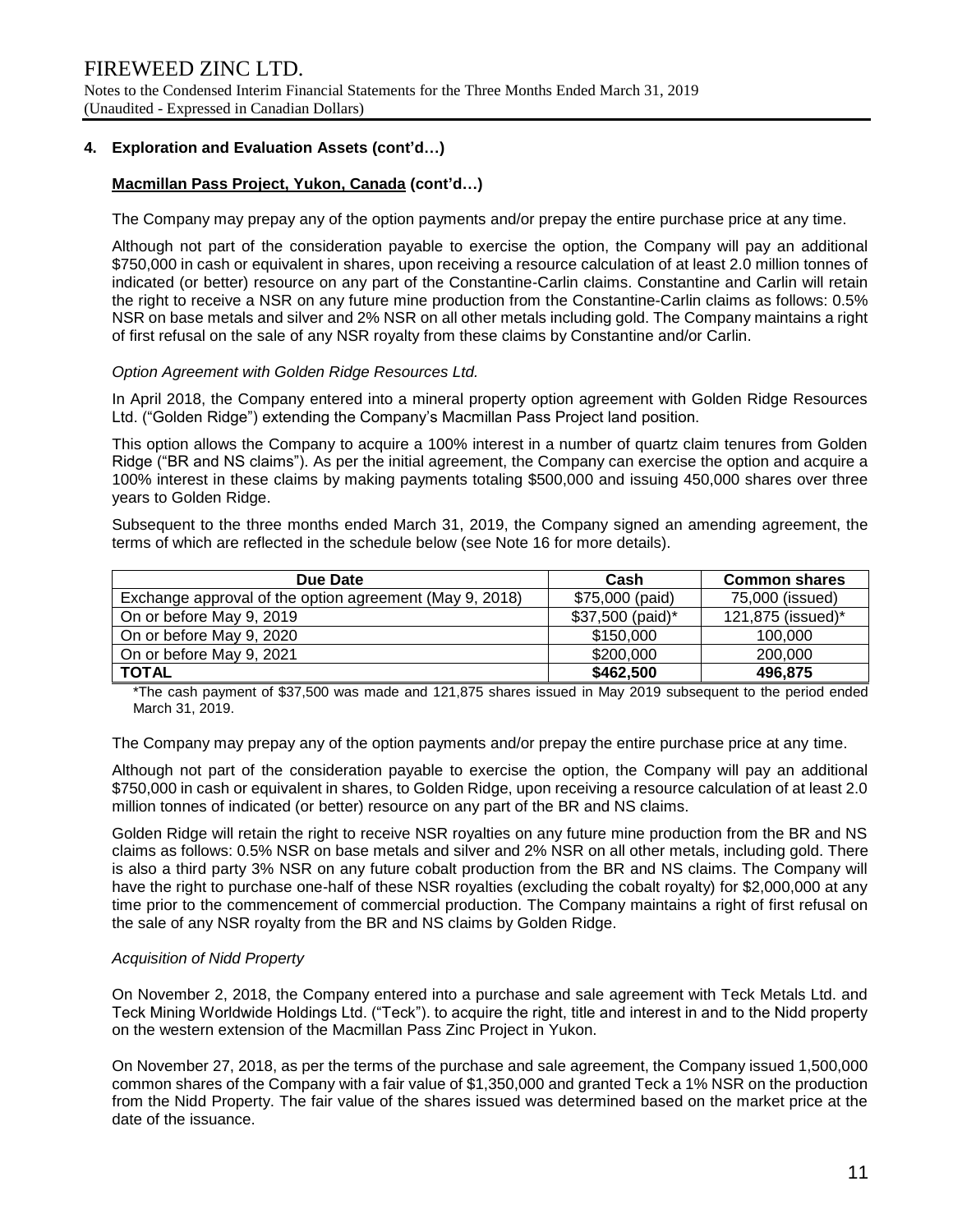Notes to the Condensed Interim Financial Statements for the Three Months Ended March 31, 2019 (Unaudited - Expressed in Canadian Dollars)

# **5. Equipment**

|                                  | <b>Exploration</b><br><b>Equipment</b> |      | Computer<br><b>Hardware</b> |    | <b>Total</b> |
|----------------------------------|----------------------------------------|------|-----------------------------|----|--------------|
| Cost                             |                                        |      |                             |    |              |
| As at December 31, 2017 and 2018 | \$<br>38,026                           | - \$ | 3,603                       | \$ | 41,629       |
| Additions                        |                                        |      |                             |    |              |
| Balance as at March 31, 2019     | 38,026                                 |      | 3,603                       |    | 41,629       |
| <b>Accumulated Depreciation</b>  |                                        |      |                             |    |              |
| As at December 31, 2017          | (4, 523)                               |      | (1,621)                     |    | (6, 144)     |
| Depreciation expense             | (6,700)                                |      | (892)                       |    | (7, 592)     |
| As at December 31, 2018          | (11,223)                               |      | (2,513)                     |    | (13,736)     |
| Depreciation expense             | (1, 340)                               |      | (123)                       |    | (1, 463)     |
| Balance as at March 31, 2019     | (12, 563)                              |      | (2,636)                     |    | (15,199)     |
| Net book value                   |                                        |      |                             |    |              |
| As at December 31, 2018          | \$<br>26,803                           | S    | 1.090                       | S  | 27,893       |
| As at March 31, 2019             | 25,463                                 |      | 967                         |    | 26,430       |

# **6. Finance Lease Obligation**

During the year ended December 31, 2017, the Company entered into a finance lease for exploration equipment. The lease had an interest rate of 3% per annum with a term of 24 months, expiring in June 2019. The present value of the minimum lease payments related to the asset under the finance lease was \$38,026.

During the year ended December 31, 2018 the Company purchased the leased equipment by paying out the balance of the lease obligation.

The following is a schedule of the lease payments together with the balance of the obligation under the finance lease:

|                                                    | March 31, 2019 |   | March 31, 2018 |
|----------------------------------------------------|----------------|---|----------------|
| 2018                                               | ٠.             | S | 13,718         |
| 2019                                               |                |   | 9,128          |
| Total minimum lease payments                       |                |   | 22,846         |
| Less interest at the implicit rate                 |                |   | (456)          |
| Balance of the obligation                          |                |   | 22,390         |
| Less current portion of finance lease obligation   |                |   | (13,341)       |
| Less long-term portion of finance lease obligation |                |   | (9,049)        |
| Long-term portion of finance lease obligation      |                |   |                |
| Continuity of finance lease obligation:            |                |   |                |
| Balance of obligation, December 31, 2016           |                |   |                |
|                                                    |                |   | $\sim$ $\sim$  |

| Additions:                                                  | 38,026   |
|-------------------------------------------------------------|----------|
| Finance expense                                             | (497     |
| Principal payments                                          | (10,769) |
| Balance of obligation, December 31, 2017                    | 26.760   |
| Finance expense                                             | 384      |
| Principal payments                                          | (27,144) |
| Balance of obligation, December 31, 2018 and March 31, 2019 |          |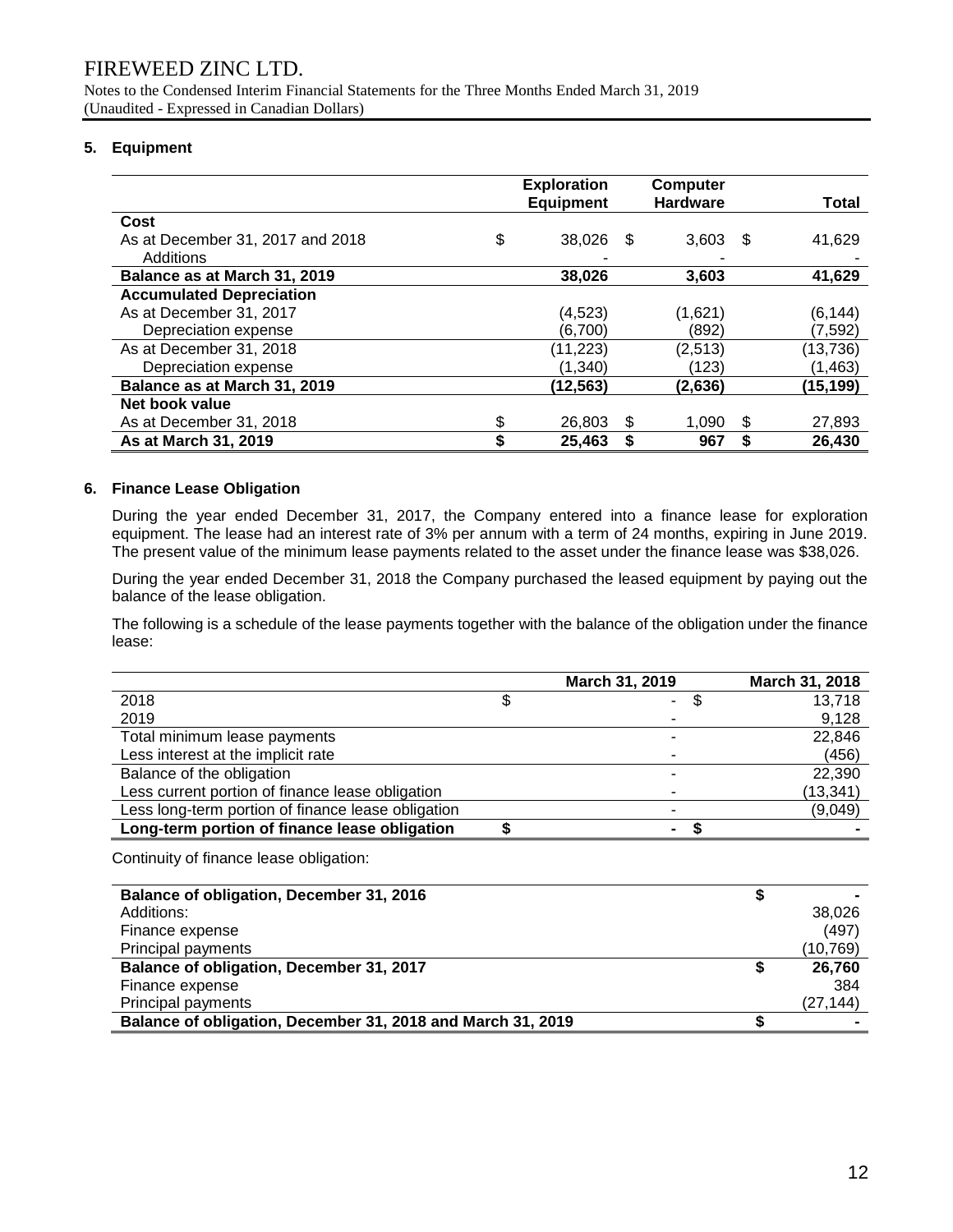# **7. Accounts Payable and Accrued Liabilities**

Accounts payable and accrued liabilities mainly consist of payables to management and to vendors for work completed on the Company's project as well as accrual of professional fees and director fees. The breakdowns of accounts payable and accrued liabilities are as follows:

|                                                       |             | March 31, | December 31, |
|-------------------------------------------------------|-------------|-----------|--------------|
|                                                       | <b>Note</b> | 2019      | 2018         |
| Payable to related parties                            | 11          | 91.495 \$ | 91.317       |
| Pavable to vendors                                    |             | 260.763   | 236,063      |
| <b>Total Accounts Payable and Accrued Liabilities</b> |             | 352,258   | 327.380      |

# **8. Flow-Through Liability**

Flow-through share premium liabilities include the liability portion of the flow-through shares issued. The following is a continuity schedule of the liability portion of the flow-through shares issuances:

| <b>Balance at December 31, 2017</b>                           |            |
|---------------------------------------------------------------|------------|
| Liability incurred on flow-through shares issued              | 1,020,000  |
| Flow-through issuance costs                                   | (207, 768) |
| Settlement of flow-through liability on incurred expenditures | (812, 232) |
| <b>Balance at December 31, 2018</b>                           |            |
| Liability incurred on flow-through shares issued              | 649.609    |
| Flow-through issuance costs                                   | (48, 853)  |
| Settlement of flow-through liability on incurred expenditures | (52, 409)  |
| Balance at March 31, 2019                                     | 548,347    |

On February 15, 2019, the Company issued 1,820,728 flow-through common shares at a price of \$0.95 per share for gross proceeds of \$1,729,692 and 1,255,000 flow-through shares at a price of \$1.10 through a charity arrangement for the proceeds of \$1,380,500. Premiums of \$0.15 and \$0.30 per share were recorded for each of these flow-through share issuances, totaling \$649,609 in flow-through liability. Share issuance costs allocated to the flow-through premium liability were \$48,853.

During the three months ended March 31, 2019, the Company incurred eligible flow-through expenditures in the amount of \$271,328, representing 9% of the total flow-through funds raised. Therefore, 9% of the flowthrough premium liability (\$56,671) and 9% of the flow-through related share issuance costs (\$4,262) were recognized on the statement of loss and comprehensive loss, resulting in the flow-through liability balance of \$548,347 as at March 31, 2019.

The deferred income tax of \$73,259 was recognized for the three months ended March 31, 2019, based on the eligible flow-through expenditures incurred in the period and the statutory tax rate of 27%.

### **9. Rehabilitation Provisions**

The Company has estimated that the present value of future rehabilitation costs required to remediate the Tom Jason property based on its current state. The Company did not have any rehabilitation provisions prior to the acquisition of the Tom Jason property.

Although the ultimate amount of the rehabilitation liability is uncertain, the best estimate of these obligations is based on information currently available. Current significant closure and rehabilitation activities include dismantling and removing camp facilities, roads reclamation and mobile equipment removal costs.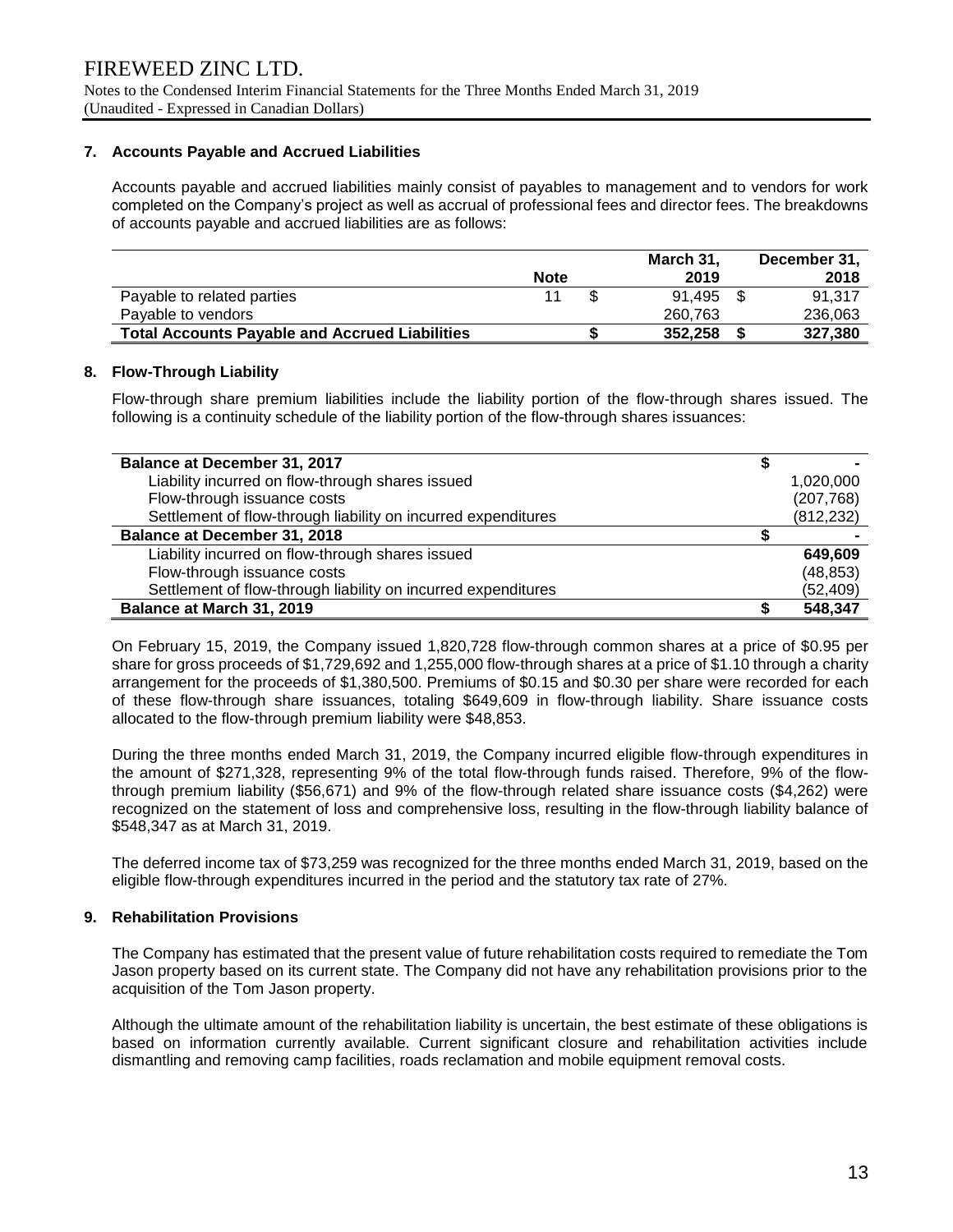# **9. Rehabilitation Provisions (cont'd…)**

The total amount of estimated undiscounted cash flow required to settle the Company's estimated obligation as at December 31, 2018 is \$234,596. The calculation of present value of estimated future cash flows assumed a discount rate of 1.79% and an inflation rate of 2.70%. Rehabilitation costs are estimated to be settled at various dates during 2028.

As at March 31, 2019, the rehabilitation liability balance remained the same as there has been no changes in the estimates or rates.

|                                                      | <b>March 31, 2019</b> |
|------------------------------------------------------|-----------------------|
| Balance, December 31, 2017                           |                       |
| Change in estimates                                  | 256.433               |
| <b>Balance, December 31, 2018 and March 31, 2019</b> | 256.433               |

### **10. Capital Stock**

The authorized capital stock of the Company consists of an unlimited number of common shares without nominal or par value. As at March 31, 2019, the Company had 37,153,254 (December 31, 2018 – 31,696,776) common shares issued and outstanding.

# **Transactions for the three months ended March 31, 2019**

The Company closed a non-brokered private placement for gross proceeds of \$5,013,992 on February 15, 2019. The Company issued a total of 2,379,750 common shares at a price of \$0.80 per share, 1,820,728 flowthrough common shares at a price of \$0.95 and 1,255,000 charity flow-through common shares at a price of \$1.10 through a donation arrangement. An associated flow-through liability of \$649,609 was recognized on the statement of financial position (Note 8).

The Company incurred a total of \$233,900 issue costs, \$48,853 of which was allocated to flow-through share issue costs. The issue costs included 6% finders' cash commission (\$36,237) and a fair value of 34,680 agents' warrants in the amount of \$10,094 as well as other legal, advisory and filing fees. All the agent's warrants are exercisable at \$0.95 for a period of two years from the grant date.

On March 14, 2019, the Company issued 1,000 shares on the exercise of agent's warrants for the total proceeds of \$500 and allocated \$262 from reserves to share capital.

### **Transactions for the three months ended March 31, 2018**

On January 24, 2018, the Company issued 25,000 shares on the exercise of agent's warrants for total proceeds of \$12,500 and allocated \$6,549 from warrants reserve to capital stock.

On February 2, 2018, the Company issued 3,565,406 common shares to Hudbay pursuant to the terms of the Hudbay Property Option Agreement at a fair value of \$5,348,109 based on the common share quoted market price, which was capitalized to mineral property acquisition (Note 4).

On February 26, 2018, the Company completed a private placement of flow-through and non-flow-through shares for gross proceeds of \$12,504,000. The Company issued 3,000,000 flow-through shares at a price of \$1.66 for the gross proceeds of \$4,980,000, including a flow-through premium of \$1,020,000 and 5,700,000 non-flow-through shares at a price of \$1.32 for the gross proceeds of \$7,524,000.

In connection with the private placement, the Company incurred \$985,644 issue costs, \$207,768 of which were allocated to flow-through share issue costs. The issue costs included \$721,368 commission cash payments to brokers and a fair value of 250,064 compensation options granted to brokers in the amount of \$123,816. The compensation options are exercisable at \$1.32 for a period of 2 years following the grant date.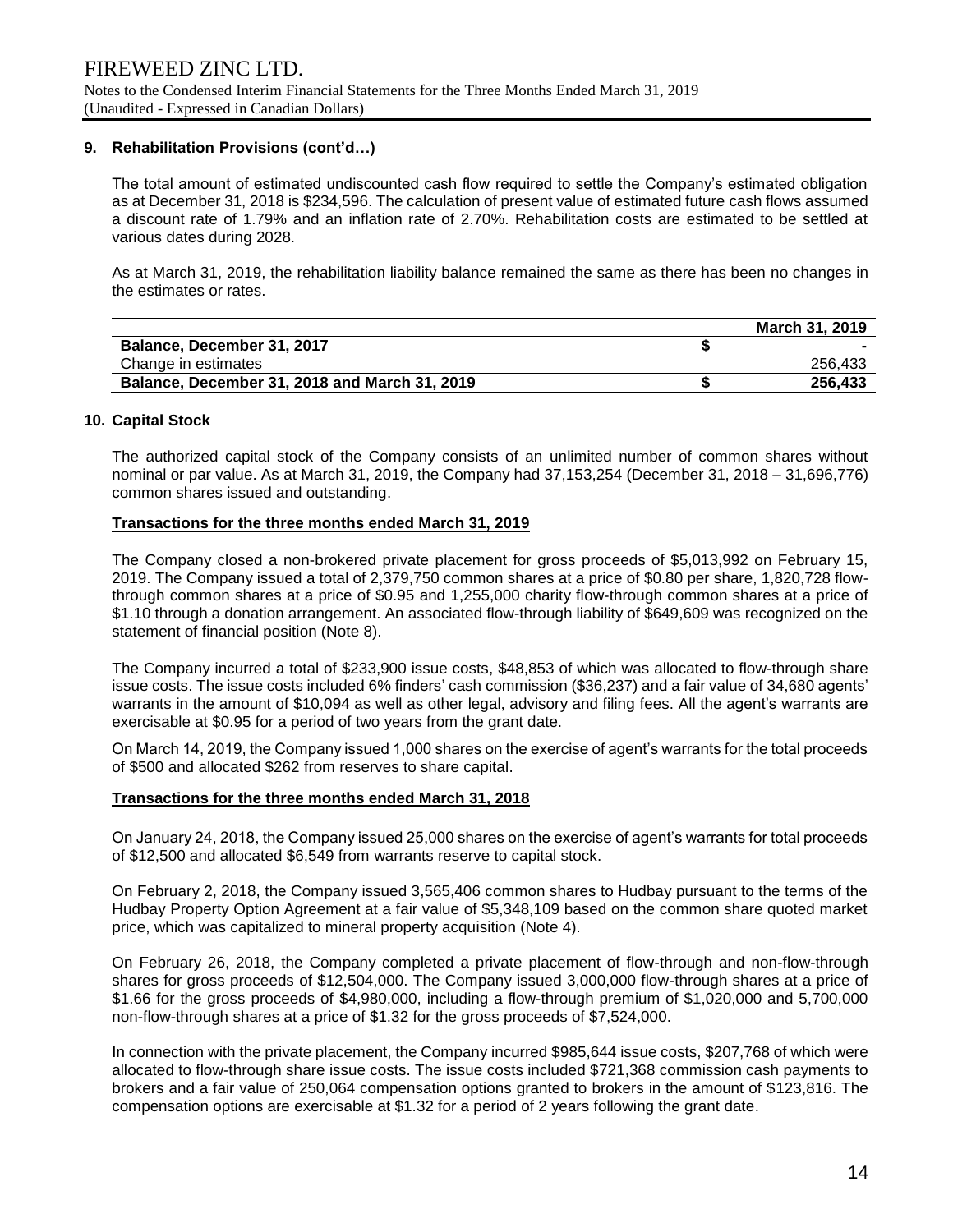# **10. Capital Stock (cont'd…)**

# **Escrow shares**

Pursuant to TSX Venture Exchange policies, 5,141,433 (December 31, 2018 – 5,141,433) common shares are held in escrow as at March 31, 2019. The common shares issued in connection with IPO and held in escrow were released as to 10% on the listing date and the balance in equal 15% tranches is released every six months from the listing date.

On February 2, 2018, the Company issued 3,565,406 shares to Hudbay upon exercise of the option to acquire 100% interest in the Tom Jason property (Note 4), which were placed in escrow with 25% of shares released on Feb 6, 2018 and another 15% released on May 29, 2018. The balance is scheduled to be released in equal 15% tranches every six months.

# **Stock options**

The Company adopted a stock option plan ("the Plan") whereby it can grant options to directors, officers, employees, and technical consultants of the Company. The maximum numbers of shares that may be reserved for issuance under the Plan is limited to 10% of the issued common shares of the Company at any time and are exercisable within a maximum of ten (10) years. The vesting period for all options is at the discretion of the directors. The exercise price will be set by the directors at the time of grant and cannot be less than the discounted market price of the Company's common shares.

The following is a summary of the Company's stock option activity:

|                                                    | Number of<br><b>Options</b> | <b>Weighted Average</b><br><b>Exercise Price</b> |
|----------------------------------------------------|-----------------------------|--------------------------------------------------|
| Balance as at December 31, 2017                    | 1,610,000                   | \$0.54                                           |
| Granted                                            | 860,000                     | \$0.54                                           |
| Exercised                                          | (25,000)                    | \$0.83                                           |
| Balance as at December 31, 2018 and March 31, 2019 | 2,445,000                   | \$0.86                                           |

Share-based payments relating to options vested during the period ended March 31, 2019 using the Black-Scholes option pricing model were \$131,470 (2018 - \$164,687), which was recorded as reserves on the statements of financial position and as stock-based compensation expense on the statement of loss and comprehensive loss.

The associated share-based compensation expense for the options granted was calculated based on the following weighted average assumptions:

|                                            | December 31, 2018 |
|--------------------------------------------|-------------------|
| Risk-free interest rate                    | 0.95%             |
| Expected life of options                   | 5 years           |
| Annualized volatility                      | 100%              |
| Dividend rate                              | $0.00\%$          |
| Forfeiture rate                            | $0.00\%$          |
| Weighted average share price on grant date | \$1.45            |
| Fair value of options granted              | \$1.08            |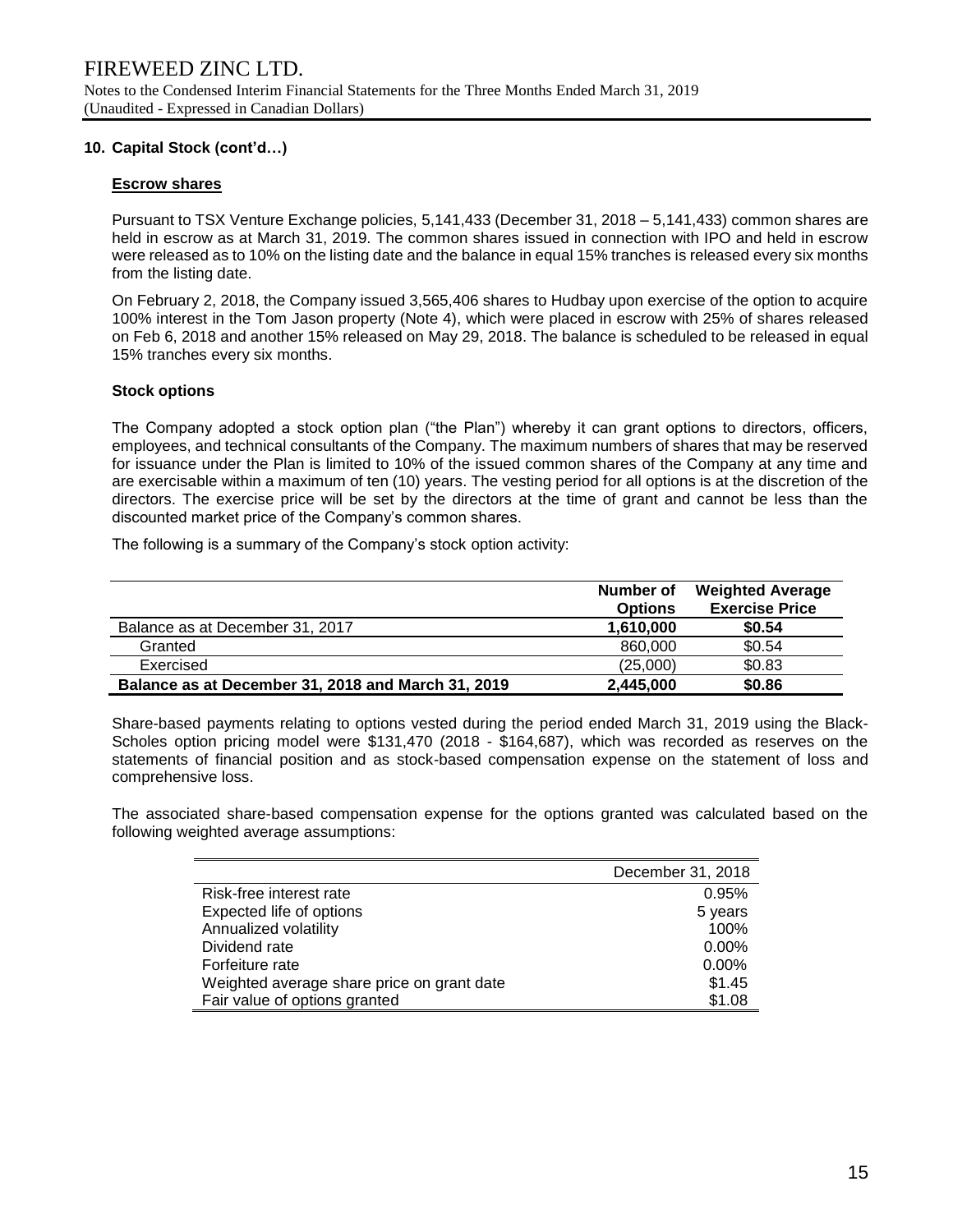Notes to the Condensed Interim Financial Statements for the Three Months Ended March 31, 2019 (Unaudited - Expressed in Canadian Dollars)

# **10. Capital Stock (cont'd…)**

# **Stock options (cont'd…)**

As at March 31, 2019, the Company had outstanding stock options exercisable as follows:

| <b>Expiry date</b><br>(mm/dd/yyyy) | Number of<br><b>Options</b><br>Outstanding | Number of<br><b>Options</b><br><b>Exercisable</b> | <b>Weighted Average</b><br><b>Remaining life in Years</b> | <b>Weighted Average</b><br><b>Exercise Price</b> |
|------------------------------------|--------------------------------------------|---------------------------------------------------|-----------------------------------------------------------|--------------------------------------------------|
| 04/26/2022                         | 1,380,000                                  | 828,000                                           | 3.07                                                      | \$0.50                                           |
| 10/27/2022                         | 30,000                                     | 12,000                                            | 3.58                                                      | \$0.70                                           |
| 12/06/2022                         | 175,000                                    | 175,000                                           | 3.69                                                      | \$0.83                                           |
| 03/14/2023                         | 860,000                                    | 344,000                                           | 3.96                                                      | \$1.45                                           |
|                                    | 2,445,000                                  | 1,359,000                                         | 3.43                                                      | \$0.86                                           |

# **Agents' warrants and compensation options**

During the period ended March 31, 2019, the Company issued 34,680 agent's warrants with a fair value of \$10,094, exercisable at \$0.95 for a two-year period, following the grant date. The agents' warrants and options activity is summarized below:

|                                 | Number of<br><b>Warrants</b> | <b>Weighted Average</b><br><b>Exercise Price</b> |
|---------------------------------|------------------------------|--------------------------------------------------|
| Balance as at December 31, 2017 | 403,000                      | \$0.50                                           |
| Issued                          | 250,064                      | \$1.32                                           |
| Exercised                       | (25,000)                     | \$0.50                                           |
| Balance as at December 31, 2018 | 628,064                      | \$0.83                                           |
| Issued                          | 34,680                       | \$0.95                                           |
| Exercised                       | (1,000)                      | \$0.50                                           |
| Balance as at March 31, 2019    | 661.744                      | \$0.83                                           |

The fair value of the agents' warrants of \$10,094 was determined using the Black Scholes option valuation model with the assumptions indicated below**.**

|                           | March 31, 2019 | December 31, 2018 |
|---------------------------|----------------|-------------------|
| Risk-free interest rate   | 1.78%          | 1.79%             |
| Expected life of options  | 2 years        | 2 years           |
| Annualized volatility     | 75.00%         | 66.88%            |
| Dividend rate             | $0.00\%$       | $0.00\%$          |
| Forfeiture rate           | $0.00\%$       | $0.00\%$          |
| Share price on grant date | \$0.80         | \$1.32            |

The entire amount of the compensation options was recorded directly to warrants reserve on the statement of financial position.

# **11. Related Party Transactions**

Related party transactions mainly include management and consulting fees, director and committee fees as well as share-based compensation. The related parties are mainly represented by the key management personnel, which include those persons having authority and responsibility for planning, directing and controlling the activities of the Company as a whole. The Company has determined that key management personnel consist of executive and non-executive members of the Company's Board of Directors and corporate officers. Related parties also include companies, controlled by officers and/or directors.

The renumeration to directors and key management personnel during the three months ended March 31, 2019 and 2018 was as follows: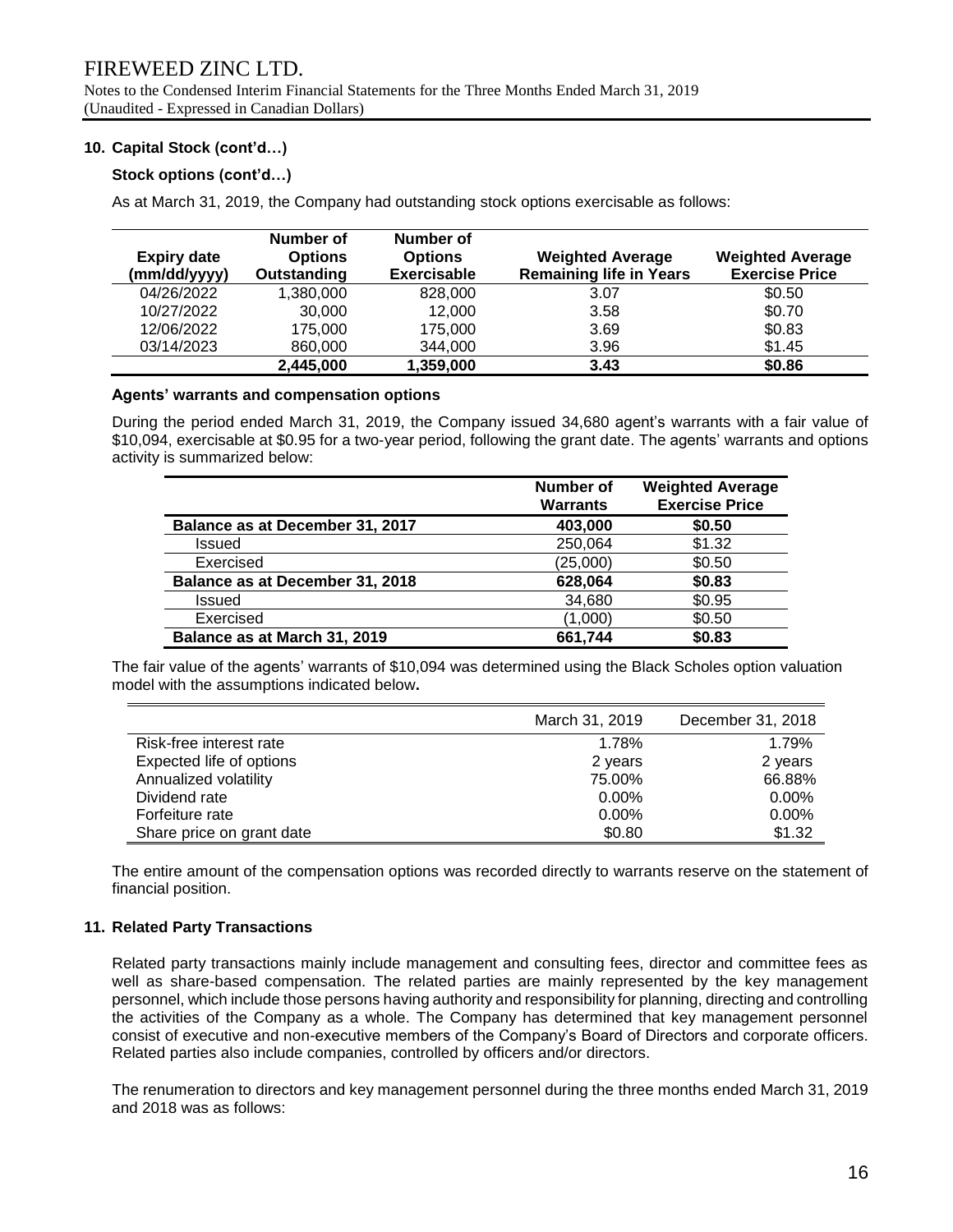# **11. Related Party Transactions (cont'd…)**

| Nature of the transaction                    |   | Three months ended<br>March 31, 2019 | Three months ended<br>March 31, 2018 |
|----------------------------------------------|---|--------------------------------------|--------------------------------------|
| Director and committee fees                  | S | 36,750                               | \$<br>54,000                         |
| Investor relations and corporate development |   |                                      | 12,500                               |
| Management and consulting fees expensed      |   | 155,191                              | 20,006                               |
| Management and consulting fees               |   |                                      |                                      |
| capitalized to exploration and evaluation    |   | 3.059                                | 27,494                               |
| Share-based compensation                     |   | 66,490                               | 70,018                               |
|                                              |   | 261,490                              | 184,018                              |

The following amounts were owed to directors and key management personnel. These payables are unsecured, non-interest bearing and are expected to be repaid under normal trade terms.

|                  |                                        | March 31, | December 31, |
|------------------|----------------------------------------|-----------|--------------|
|                  |                                        | 2019      | 2018         |
| <b>Directors</b> | Director and committee fees            | $\sim$    | 73.500       |
| Key management   | Management fees and expense recoveries | 91.495    | 17.817       |
|                  |                                        | 91.495    | 91.317       |

### **12. Segmented information**

The Company operates in one reportable segment, being the acquisition, exploration and development of mineral projects. All of the Company's operations are within the mineral exploration sector in Canada.

### **13. Capital management**

The Company manages its capital structure and makes adjustments to it, based on the funds available to the Company, in order to support the acquisition, exploration and development of exploration and evaluation assets. In the management of capital, the Company includes components of shareholders' equity. The Board of Directors does not establish quantitative return on capital criteria for management, but rather relies on the expertise of the Company's management to sustain future development of the business. The properties in which the Company currently has an interest are in the exploration stage; as such the Company is dependent on external financing to fund activities. In order to carry out planned exploration and pay for administrative costs, the Company will spend its existing working capital and raise additional funds as needed. The Company may continue to assess new properties and seek to acquire an interest in additional properties if it feels there is sufficient geologic or economic potential and if it has or feels it can raise adequate financial resources to do so. The Company is not subject to any externally imposed capital requirements and there were no changes to management's approach to capital manager during the period ended March 31, 2019.

# **14. Financial Instruments and Risk Management**

### *Fair Value*

The Company has classified its financial instruments as follows:

| Financial instrument                     | <b>IFRS 9 Classification</b>               |
|------------------------------------------|--------------------------------------------|
| Cash                                     | Fair value through profit and loss         |
| Receivables                              | Financial asset measured at amortized cost |
| Reclamation bond                         | Financial asset measured at amortized cost |
| Accounts payable and accrued liabilities | Financial asset measured at amortized cost |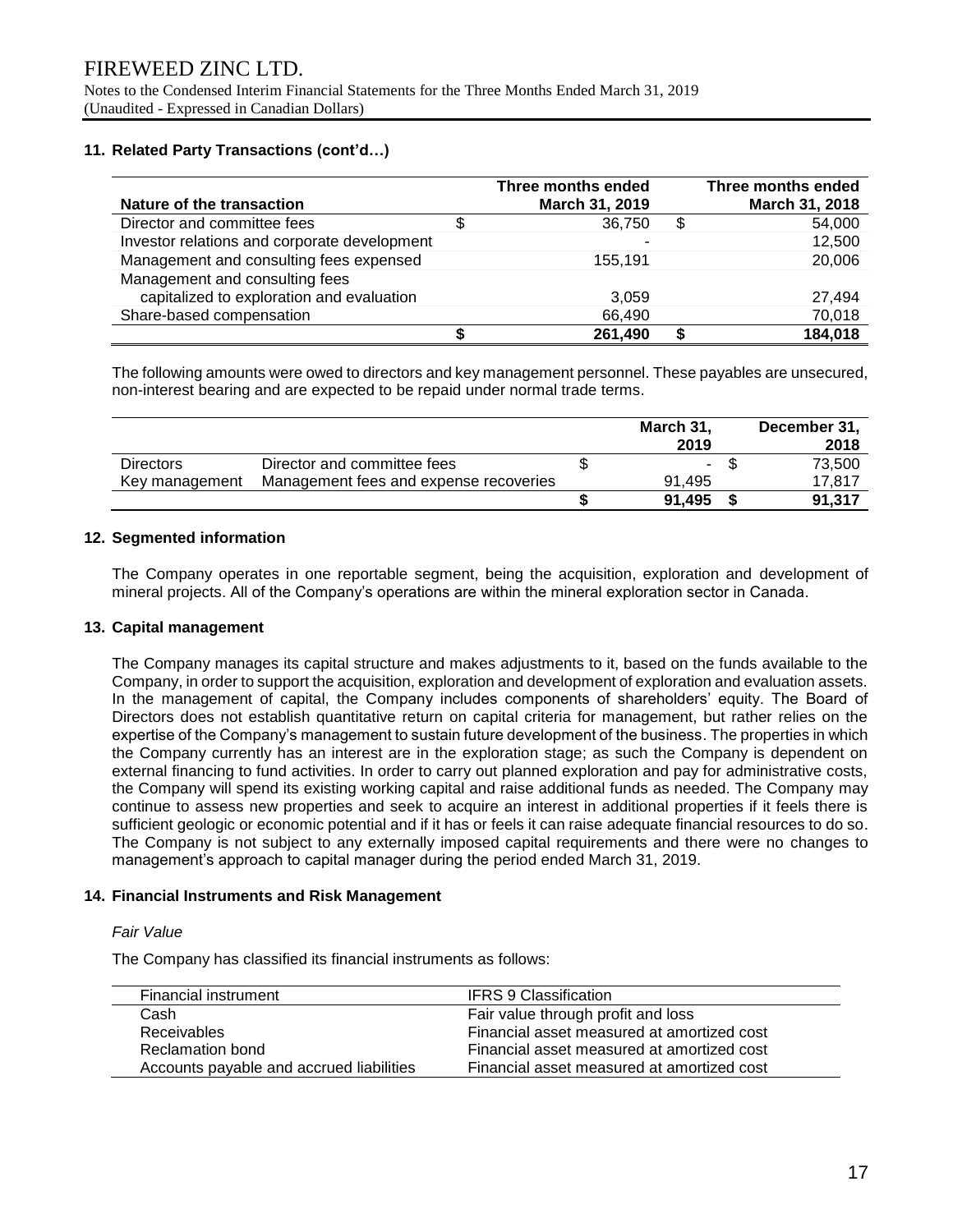## **14. Financial Instruments and Risk Management (cont'd…)**

Financial instruments measured at fair value are classified into one of three levels in the fair value hierarchy according to the relative reliability of the inputs used to estimate the fair values. The three levels of the fair value hierarchy are:

- Level 1 Unadjusted quoted prices in active markets for identical assets or liabilities;
- Level 2 Inputs other than quoted prices that are observable for the asset or liability either directly or indirectly; and
- Level 3 Inputs that are not based on observable market data.

The fair value of the Company's receivables, reclamation bond and accounts payable and accrued liabilities approximate carrying value, which is the amount recorded on the statements of financial position. The fair value of the Company's other financial instruments, cash, under the fair value hierarchy are based on level 1 quoted prices in active markets for identical assets and liabilities.

The Company's risk exposures and the impact on the Company's financial instruments are summarized below:

### *Credit risk*

Credit risk is the risk of loss associated with a counterparty's inability to fulfill its payment obligations. Receivables of \$38,223 consist of Goods and Services Tax ("GST") recoverable from the Federal Government of Canada. The Company believes its exposure to credit risk is equal to the carrying value of this balance. The Company has exposure to credit risk with respect to its cash as it places most of its cash in one financial institution in Canada. The Company believes its exposure is limited as it banks with a large Canadian institution.

#### *Liquidity risk*

The Company's approach to managing liquidity risk is to ensure that it will have sufficient liquidity to meet liabilities when due. As at March 31, 2019, the Company had a cash balance of \$5,603,113 to settle current liabilities of \$352,258. The Company believes it has sufficient funds to meet its current liabilities as they become due.

The Company is dependent on obtaining regular financings in order to continue as a going concern. Despite previous success in acquiring these financings, there is no guarantee of obtaining future financings.

### *Interest rate risk*

The interest rate risk is the risk that the fair value or future cash flows of a financial instrument will fluctuate because of changes in market interest rates. As at March 31, 2019, the Company is not exposed to significant interest rate risk.

### *Price risk*

The Company is exposed to price risk with respect to commodity and equity prices. Equity price risk is defined as the potential adverse impact on the Company's earnings due to movements in individual equity prices or general movements in the level of the stock market. Commodity price risk is defined as the potential adverse impact on profit or loss and economic value due to commodity price movements and volatilities. The Company closely monitors commodity prices of resources, individual equity movements, and the stock market to determine the appropriate course of action to be taken by the Company.

### *Foreign currency risk*

The Company operates predominately in Canada and is not exposed to any significant foreign currency risk.